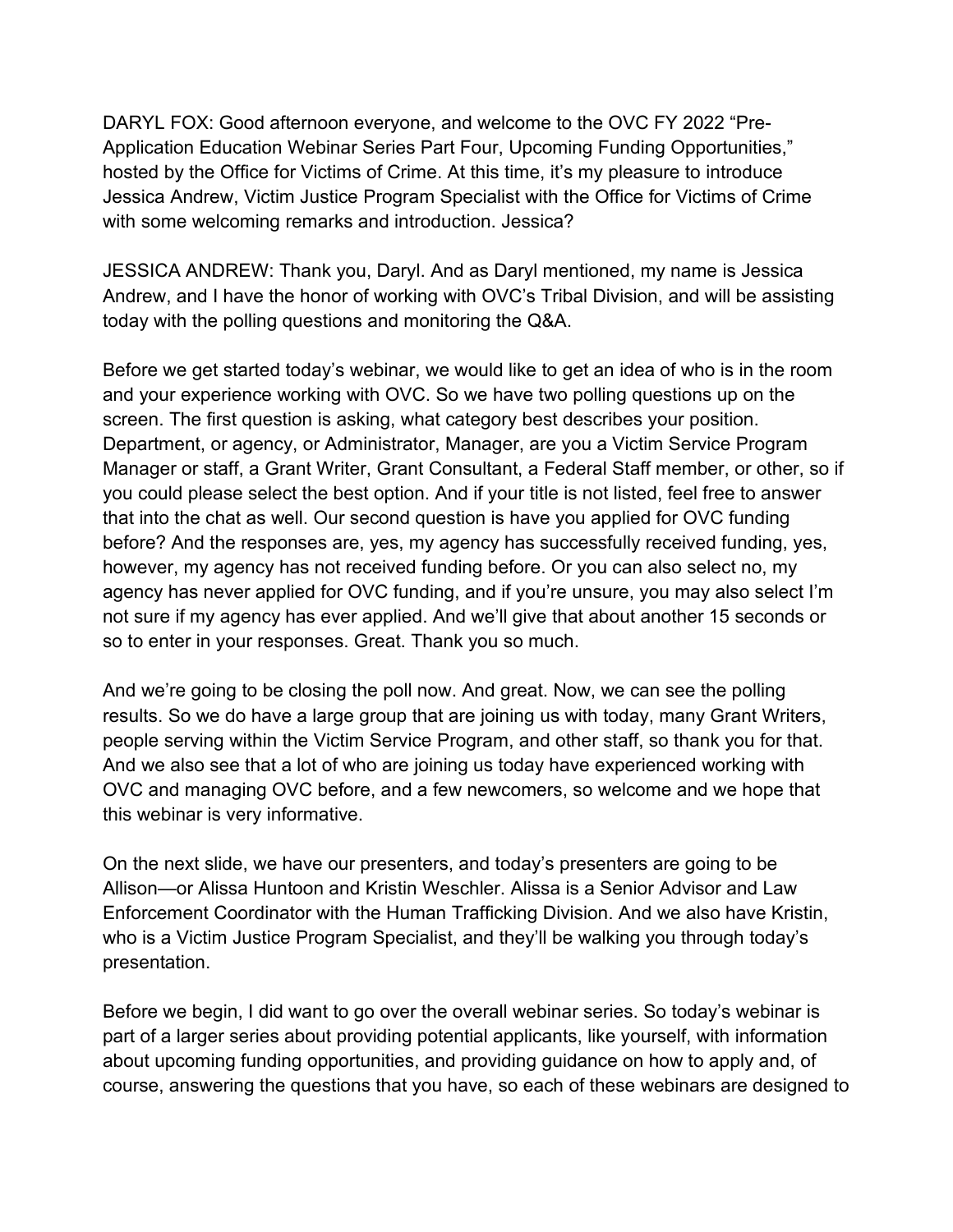today. And if you've missed one of our sessions, please don't worry. As Daryl mentioned, link in the chat for you. provide comprehensive overview on a specific topic. And today, we're really going to be focusing in on the Upcoming Funding Opportunities for Fiscal Year 2022. And we want you all to succeed, and you're already taking the right step by joining these webinars these sessions are going to be recorded and the presentation material is going to be posted online within 10 to 15 business days on the OVC website, which we will provide a

 opportunities, some of which are already available now, and others that are anticipated to come in the coming weeks. And given concerns on time, we're not going to be able to go interest to you and your community. And then towards the end of the presentation, and most importantly we are going to be providing some tools and resources that are going to course, have a short Q&A if time allows. On the next slide, we're talking about the process for today. So as I mentioned, the overarching objective for today is to make you aware of the upcoming funding in-depth about each program, but we're going to be able to provide you with enough information so that you can identify and flag certain funding opportunities that may be of be important as you start the application process. And at the end of the presentation, of

course, have a short Q&A if time allows.<br>On this next slide, and before we begin, I just wanted to send out a few reminders that I on the projected operational plans that we have for fiscal year 2022. And this information is going to become available on the DOJ Program Plan website in the coming weeks. And without any advance notice. And if there is a discrepancy or a mix of words between what between the presentation and the solicitation, always defer to that solicitation. would like to go over. So the information provided in this presentation is going to be based it's under—and it's important to understand that this information that is shared today, as well as the information that is shared on the Program Plan website, may be updated frequently, including the addition, subtraction, and cancelation of projected solicitations is said on these slides and said today during today's presentation and the solicitations, once they're posted, always defer to the solicitation. Again, if there is ever a discrepancy

 discuss all the proposed solicitations. So for that reason, as I mentioned earlier, we are only going to be talking about a select few. Some examples that will not be included are becomes available online, and we'll provide that link in the chat for you. This webinar, as you know, is 90 minutes, and there is not going to be enough time to anything that is a formula program or non-competitive award solicitation, so those will not be discussed. And you are encouraged to review the program plan website, again, once it

One of the big questions that we get is when are the solicitations going to be posted? Solicitations will be released on a rolling basis, and we cannot provide exact dates during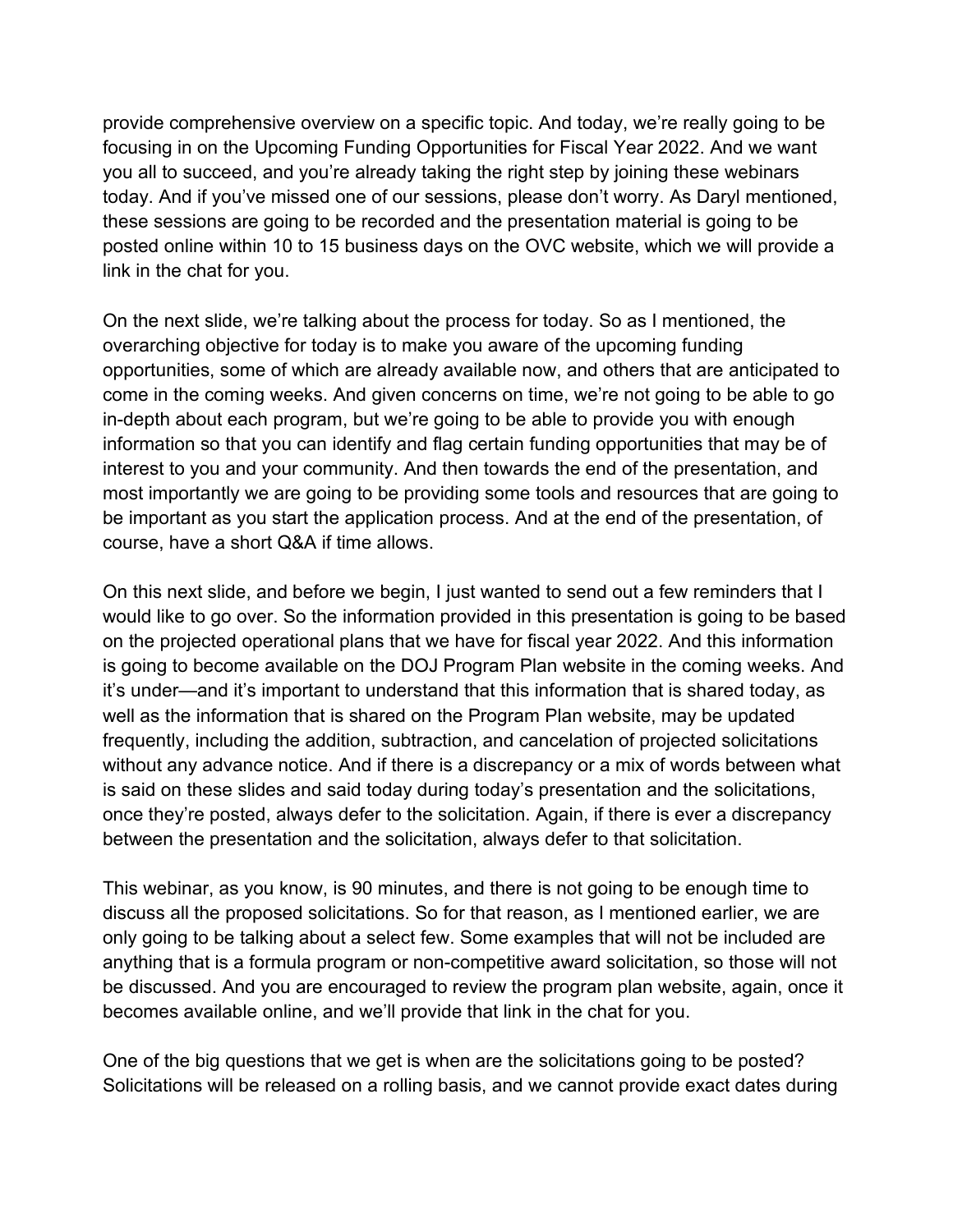this time. So to stay up-to-date on when a solicitation will be posted or about any into the chat. When it comes to budget categories, and this means projected funding for each award and overall solicitation. Those are subject for—are subject to fiscal year 2022 appropriations and the availability of funding. So those may change depending on the past. information about pre-application webinar that will occur, I strongly encourage you to signup for the OVC announcement, and that link is on the screen, and again, we'll place that appropriation. And lastly, while we would like to answer all of your questions, the presenters can only share information in detail that are going to be available online and accessible to all potential applicants. So for that reason, we're unable to provide specific information about upcoming solicitations, but we do recommend that if you do have questions about a solicitation that has been previously funded, check out the previous solicitation and post-webinar material, so you get an idea of what has been funded in the

information to you. And again, if you're interested in the solicitation, definitely take note, like I said, research the previous funding announcement and sign-up for OVC updates so we can get that

information to you.<br>And next, what we're going to be doing and to start today's session is that we wanted to information about the work that we do, and some information about the crime victims fund. provide an overview of the Office for Victims of Crime, and to provide additional So what we're going to do is to play a short video, and Daryl is putting that up on the screen. And then after that, Alissa will begin the presentation. So, thank you.

## [VIDEO CLIP]

JESSICA ANDREW: And I will now pass it over to Alissa to talk a little bit more about OVC.

 funds from and penalties and fines for offenders in the federal system only. ALISSA HUNTOON: Great. Thank you so much Jessica and to everyone for joining today. Excited to talk to you about a lot of the—excuse me—potential programs OVC hopes to fund and to support you and your communities with. The video touched a little bit on the Crime Victims Fund, but this slide here is demonstrating that OVC administers the Crime Victim Fund and it's financed through a variety of fines and penalties paid by convicted federal offenders. And the breakdown of these funds is listed here on the screen, so there's an offender-based revenues, you can see primarily a significant chunk is criminal fines, and there's a few handful of others on smaller amounts, and that's representing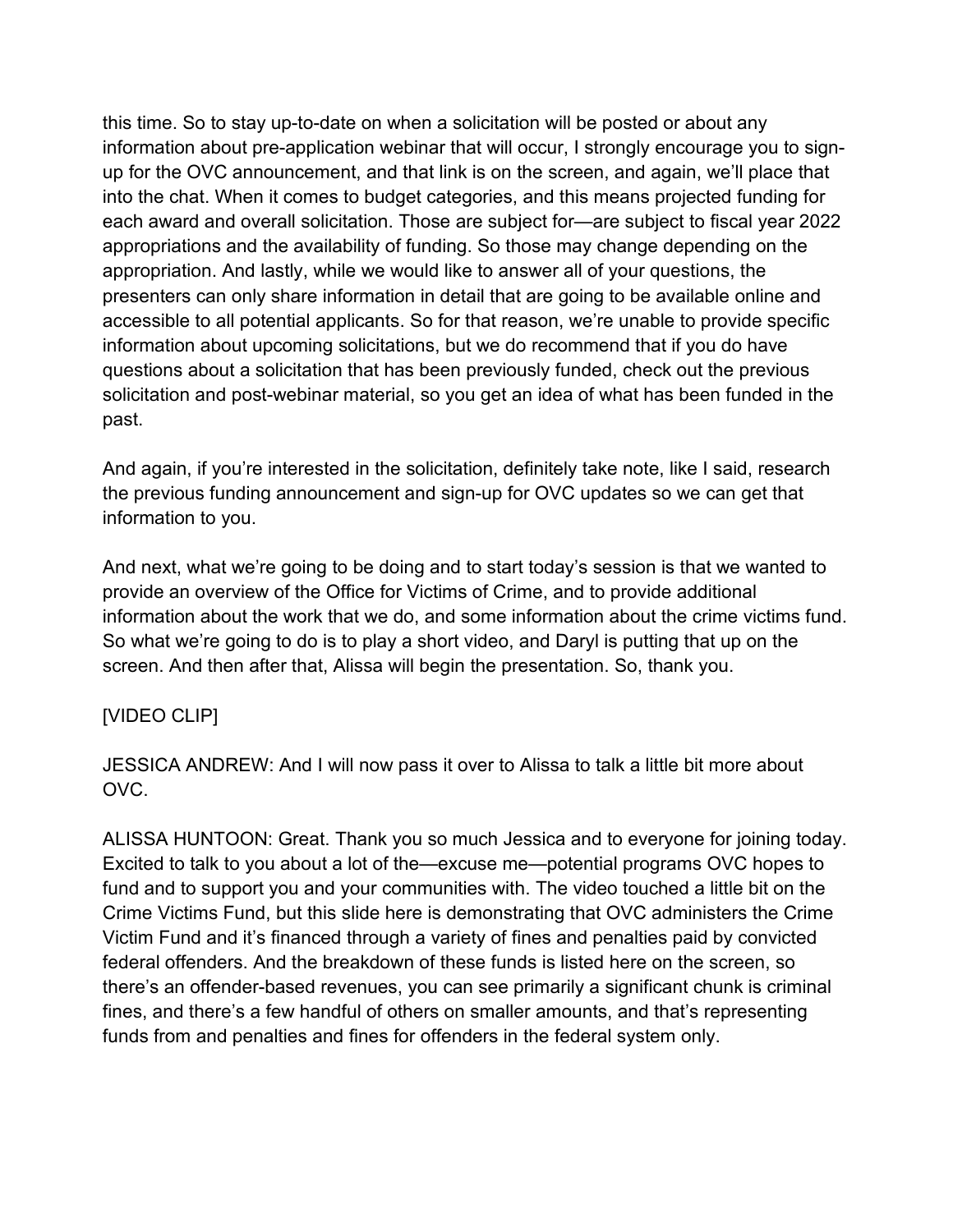from \$500 million to more than \$4 billion. There's significant fluctuations there, and in FY \$2.8 billion. Next slide. Next slide. This chart here shows you the range of fluctuations in the fund itself, starting in fiscal year 2000, in response to just generally large fluctuations in deposit of these funds. Congress placed a cap on the funds that were available for distribution, and these annual caps were intended to maintain the fund as a stable source of support for future victim services program. And that fund itself, from anywhere—almost 20 years varied annually 21, the cap was set at about \$2 billion, and as of January 2022 the fund balance is over

 support them as they work to rebuild their lives. Millions of dollars of these are invested in assistance, and others. Next slide. The fund that OVC administers supports a broad array of programs and services that focus on helping victims in the immediate aftermath of a crime, and also just continue to these victim compensation and assistance programs in every state and territory, in addition to training, technical assistance, and a variety of other capacity building programs that really serve to enhance service providers' ability to support victims of crime. And this slide here provides examples of the types of programs that that fund supports. So tribal, international terrorism, human trafficking, national-scope programs, training and technical

 Generally, OVC makes awards in two types of categories, formula and discretionary. kinds of formula grant programs that are a part of the Victims Crime Act which we referenced as VOCA. One is the compensation formula grant program, and that's physically supplements state compensation programs, and that provides a lot of financial program also supports thousands of victim assistance programs throughout the country, discretionary program, those are used to fund more national-scope, demonstration project, evaluation, fellowship, and services for victims of a federal crime. So, next slide. There are three boxes here. Within the formula program, OVC administers two different assistance and reimbursement to victims. And the VOCA assistance formula grant and there some examples there, the type of support that formula funds. And then the a lot of training and technical assistance partners that can enhance the expertise of victim service providers, and other assistance stakeholders that are involved in victim service programming. These funds can also be used to fund, like, legal assistance, program

 there. We do our best to fund the strongest proposals—strongest proposals that we have So really, what is the difference between these two? Discretionary grants, typically those are applicants would apply directly to OVC for those and they're competitive. And the awards given out are based on a predetermined review process. And also, the availability of funding every year, that changes as Congress passes budget. And generally, most programs, OVC receives way—certainly more applications than we actually have the ability to fund and that's just demonstrating that there is a big demand and big need out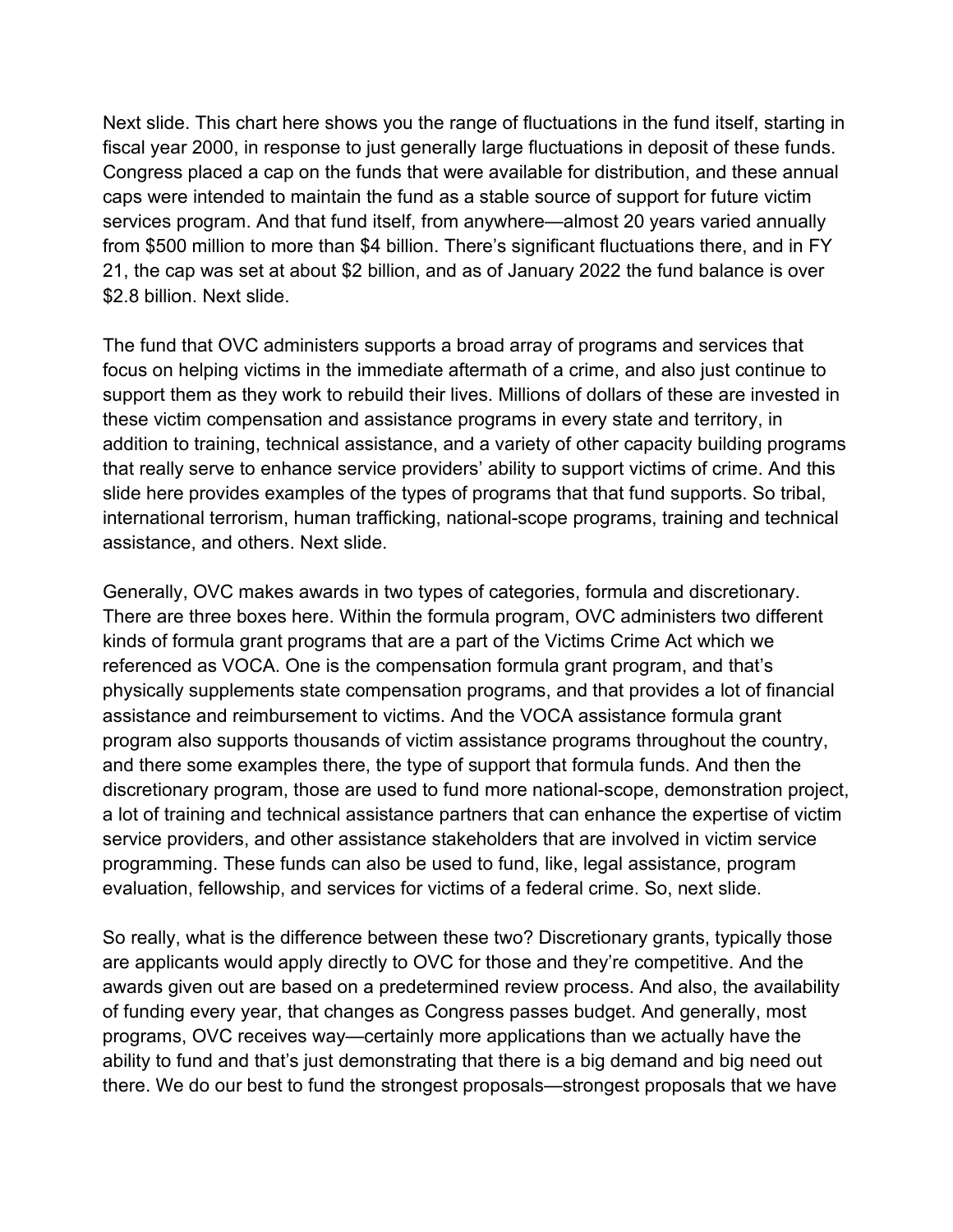based on objective review criteria, and we will be talking a little bit about peer review and funding, sometimes based on a calculation. It can vary based on a variety of factors, the OVC website. Next slide. how that works. And formula grants are different, in that they're typically awarded on a non-competitive basis, so every applicant might receive some particular amount of sometimes that includes population crime rates, other considerations. Most often, these funds are administered by your state administering agencies or an SAA, so if you don't know who that is, you don't have an active relationship with that entity or agency, we encourage you to do so, and if you don't know who that is you can find a complete list on

 When OVC does make an award through a discretionary award, those will be made— there's two main vehicles to do that. They'll be made as either a cooperative agreement or the similarities between the two. a grant. And so most of your—probably some of your grants, you may not be as familiar with the cooperative agreement, so this chart is there to demonstrate the differences and

 to the degree to which the entity and the grant manager work together to sort of manage a substantial involvement from your federal agency. Next slide. A grant is generally used when we, OVC, or the awarding agency anticipates no substantial programmatic involvement with that recipient during the performance of those activities. Some examples you'll see there, the set-aside program, the tribal victim services, or housing assistance grants for victims of human trafficking. Whereas a cooperative agreement assumes that there will be substantial involvement between the federal awarding agency, OVC, and the entity that carries out the activity, so—or the fiscal agent, the recipient, and what do we mean by substantial involvement? That really refers those overall award resources between deliverables, subawards, partnerships, program activities, timeline, award conditions, et cetera. The main difference between them is that

And with that, we're going to move into the OVC Program Plan. Next slide.

 And as a reminder, as Jessica pointed out, and I'll pop it to her in a second, pointed out this information is on projected plans, and she talked a lot about the purpose of the DOJ program plan, and we'll make sure there's only there as well, so I'll turn it over to you, Jessica.

 we plan to roll out, we wanted to get a sense of what you're interested in. The polling question says which of the following programs and topics would you like to hear more JESSICA ANDREW: Before Alissa goes into information about the various programs that about? On the screen, we have just a few, and you may click all that apply. Human trafficking, state compensation, and victim assistance, tribal victim assistance, serving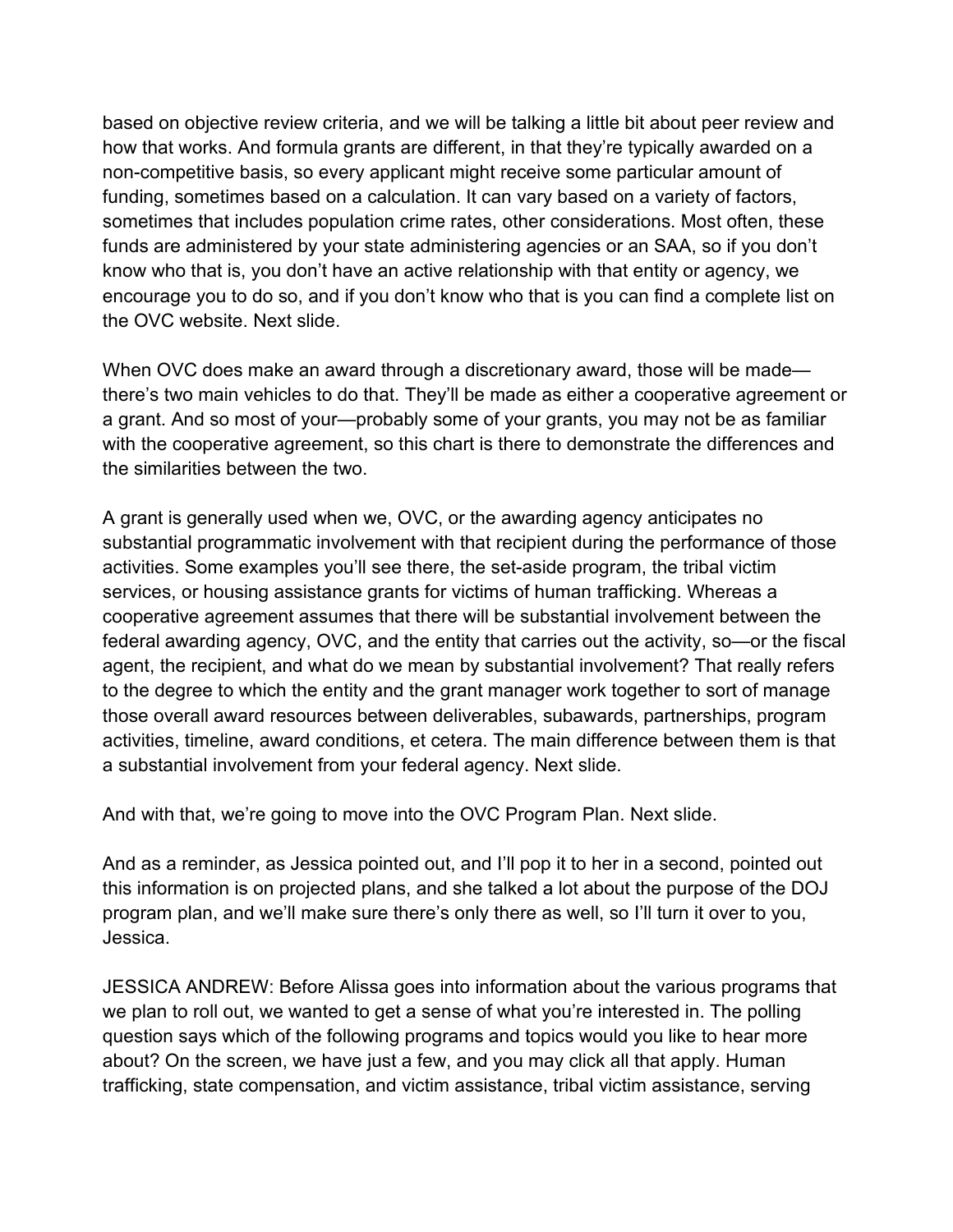seconds or so, and again, click all that apply. victims of color, elder abuse, elder fraud, enhancing law enforcement responses to victims of crime, and child abuse and youth victimizations. And if I didn't say a topic that you're interested in, feel free to enter that into the chat, and we'll give folks about another 15

 these polling results. Okay. Great. Thank you all for your patience. I think there's a little bit more, so I will pass it back to Alissa to where you can find information about the proposals. Alissa. Excellent. Thank you all so very much. We see so many responses rolling in, and we're going to close the polling now, and then give it a second so that we can see on what you all are most interested in learning about. Give them another second, I have to wait for of delay, but we'll see the results here in a second. I don't want to delay the program even

 finally gets posted on the OVC website. Next slide. ALISSA HUNTOON: Great. Thanks, Jessica. And I do see the results popping up, hopefully you guys do too. Quickly on the program plan, Jessica talked about it before. Here on this screen, just note, it's got the website where the program plan will be announced and that, again, it's just a tool to help you understand sort of the funding opportunities which we call—often on a solicitation that we plan to release, always might always can change. If ever in doubt, look at the information or refer to that solicitation that

 funding estimate, so how many awards do we expect, average award amounts, and total advancing the use of technology to assist victims of crime, so OVC has been continuing to is going to support national-scope initiatives also regional. They just need to be able to be communities, next slide. For each of the programs that we're going to talk about, very high-level, as Jessica mentioned, each one though we're going to get sort of the standard overview and then the solicitation award amounts. So that will be consistent throughout, and the first one here is encourage use of technology to respond to and expand upon the growth in technology and the capacity it can provide to help with service provision. This particular program OVC replicated nationally to maximize the use of technology and we will be providing up to three awards. The average award amount \$500,000 total solicitation amount there, and here we are encouraging applications that focus on addressing online gender-based abuse and harassment those that offer programming, or services, that could prevent or respond to online—an online facilitated gender-based violence as well as the use of technology that can make services safe and more acceptable to reach under certain

Bridging Inequities Legal Services and Victims' Rights Enforcement for Underserved Communities. This program is really getting to what we have been hearing from survivors, service providers, advocates, state administrators, a whole host of other professionals in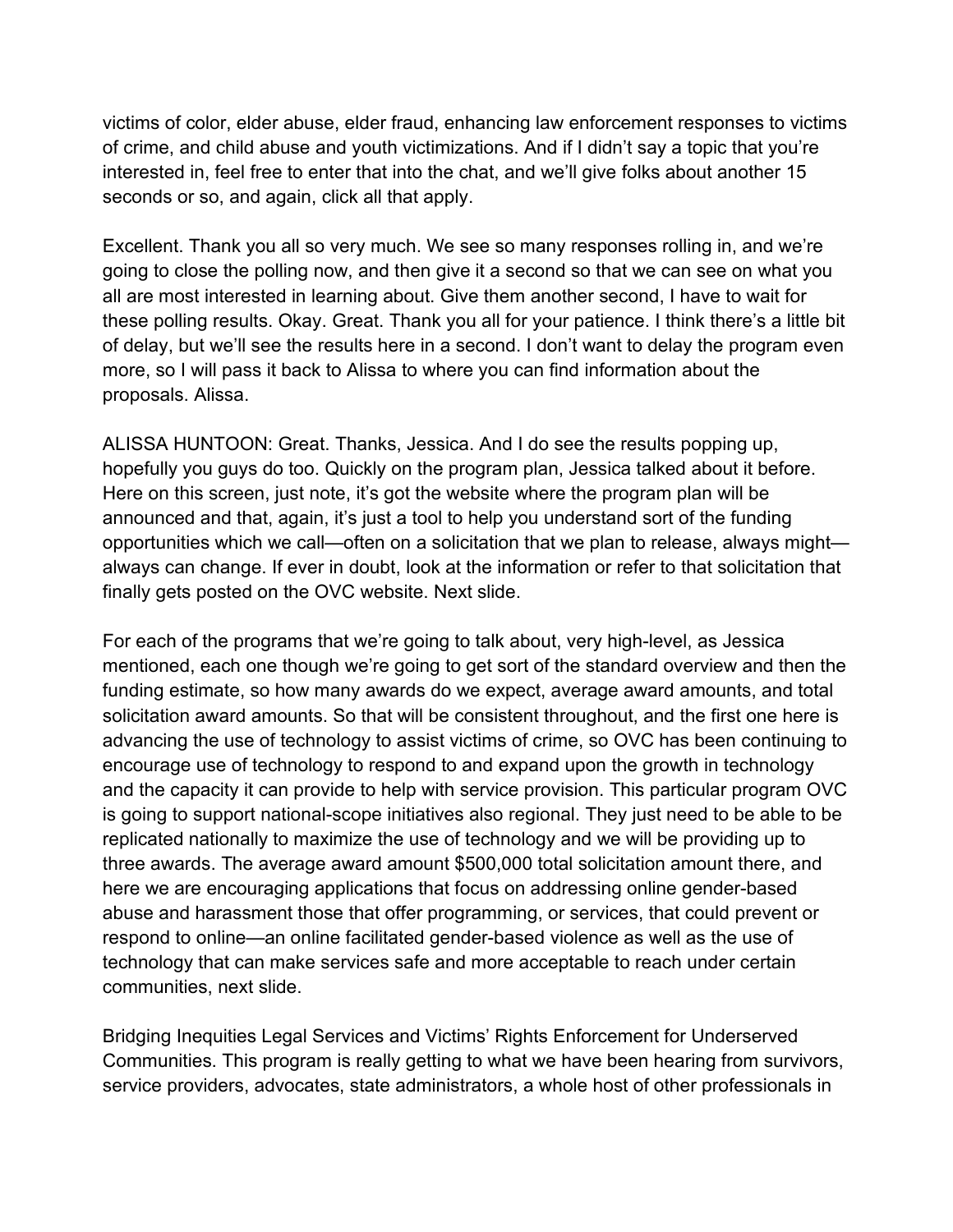help to enforce victims' rights. the field and in this work. But this really is the number one need to help survivors rebuild their life after crime, so the goal of this particular program is to provide Black, indigenous people of color, who are victims of crime and getting them access to legal services and

 hosted by organizations from around the country. Located in underserved communities up to \$5 million next slide. This program supports coordinating lead organization to select 20 legal fellows that will be and to provide with legal services, this applicant will also then select or the successful applicant will then select a technical assistance provider to help expand those 20 legal fellows. Help expand their knowledge on legal issues in particular and victims' rights enforcement and provide some peer learning opportunities as well, one award, solicitation

 planning, information referrals in every states territory across United States. It is designed to \$2 million each, next slide. Building Capacity of National Crisis Hotlines. This is going to support expanding the capacities of these hotlines that do provide essential crisis intervention services, safety to build the capacity in infrastructure of national call centers to offer more continuity and stable hotline support without interruption. Work to sustain uninterrupted services, access to services and resources especially during a national crisis and enhancing training and support for hotline personnel and allowing service providers to transition to teleservices when possible. So here you'll see that would be up to three awards and each of those up

 short version of—oh, no. That's the right title, so this one is to provide funding for shelter \$100,000, next slide please. Emergency and Transitional Pet Shelter and Housing Assistance Grant Program. That is a and transitional housing and other assistance to victims of domestic violence, dating violence, etcetera, and their companion animals that provide that critical service and emotional support for these victims. This is up to fifteen awards and average—there's two different categories here, so—and you'll see large and mini. Up to \$400,000 or up to

\$100,000, next slide please.<br>Transforming America's Response to Older Victims. And in an effort to—well, in an effort for this elder justice build as its ground as the professional community of practice OVC is members capacity and grow—inform victim service providers and improve services please. going to offer funding for state-wide Elder Justice Coalition that can help build their specifically for older victims. This will be through this new national training and technical assistance program and it will be a cooperative agreement, one award of up to \$3.75 million and it also notes here in the second box, please note that it will be also subawardees to establish and expand state-wide Elder Justice Coalition as well, next slide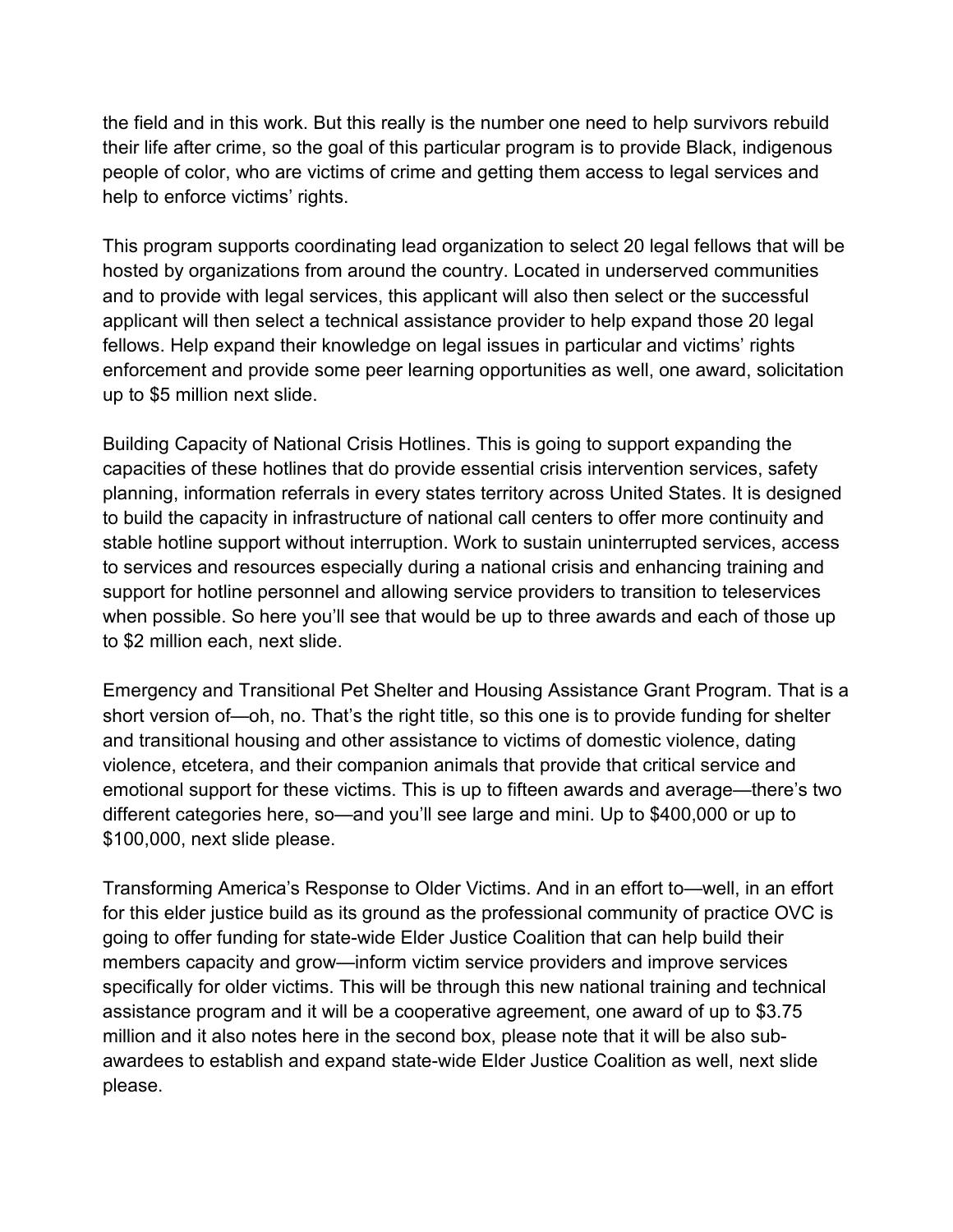Expanding Access to Sexual Assault Forensic Examinations. This program is going to Forensic Examiner that focuses on improving provision of sexual assault care using a community-based approach, such as through a campus community, a nonprofit, could be community based and/or child facility victim services provider. support the development and expansion of the sexual assault examination program also SANE program which is the nurse examiner program and SAFE program, Sexual Assault

 teams that would respond to sexual assault cases, any sort of emerging technology-based training and technical assistance awards of up to \$1 million, next slide. There are two different purpose areas here. One is to establish or expand these individual programs and the other purpose area is training and technical assistance. Funding under this program may also support SANE education, mentorship program, multi-disciplinary model, a variety of different projects that will—could potentially fall under this program. For that purpose area one, you'll note up to six awards of \$500,000 each and then one

 victim fields and hospitals through the promotion of a multi-disciplinary victim centers, and which will be up to \$1 million to support hospital-based violence intervention programs that seeks to improve support for victims of gun and community violence, next slide. Advancing Hospital-Based Victims Services. This initiative link—created link between the trauma-informed approach to providing victim services. This one award, you can see

 victims with disabilities, report crime and access critical services needed to heal. Enhancing Access to Victim Services. The goal of this program is to remove barriers and enhance the work of community-based organizations and programs that would help

\$1 million, next slide. There are two different categories here. Category one, funding victims serving organization, seeking to expand their capacity here and as you can see there'll be up to 11 awards under category one with each of those awards being up to \$400,000 each and then the second category is again training and technical assistance to support them up to

\$1 million, next slide.<br>Mass Violence Needs Assessments Project. This project is going to expand on some and other activities that the Medical University of South Carolina had completed in a working to build upon that knowledge that OVC had funded in the past. In general, the program on the field about these events. There will be one award up to \$2.2 million, next slide. earlier work, as it mentioned here, needs assessment surveys, interviews, some analysis, previous award. A National Mass Violence Victimization Resource Center, so this is overall goal of this project is to collect new data to better inform OVC's mass violence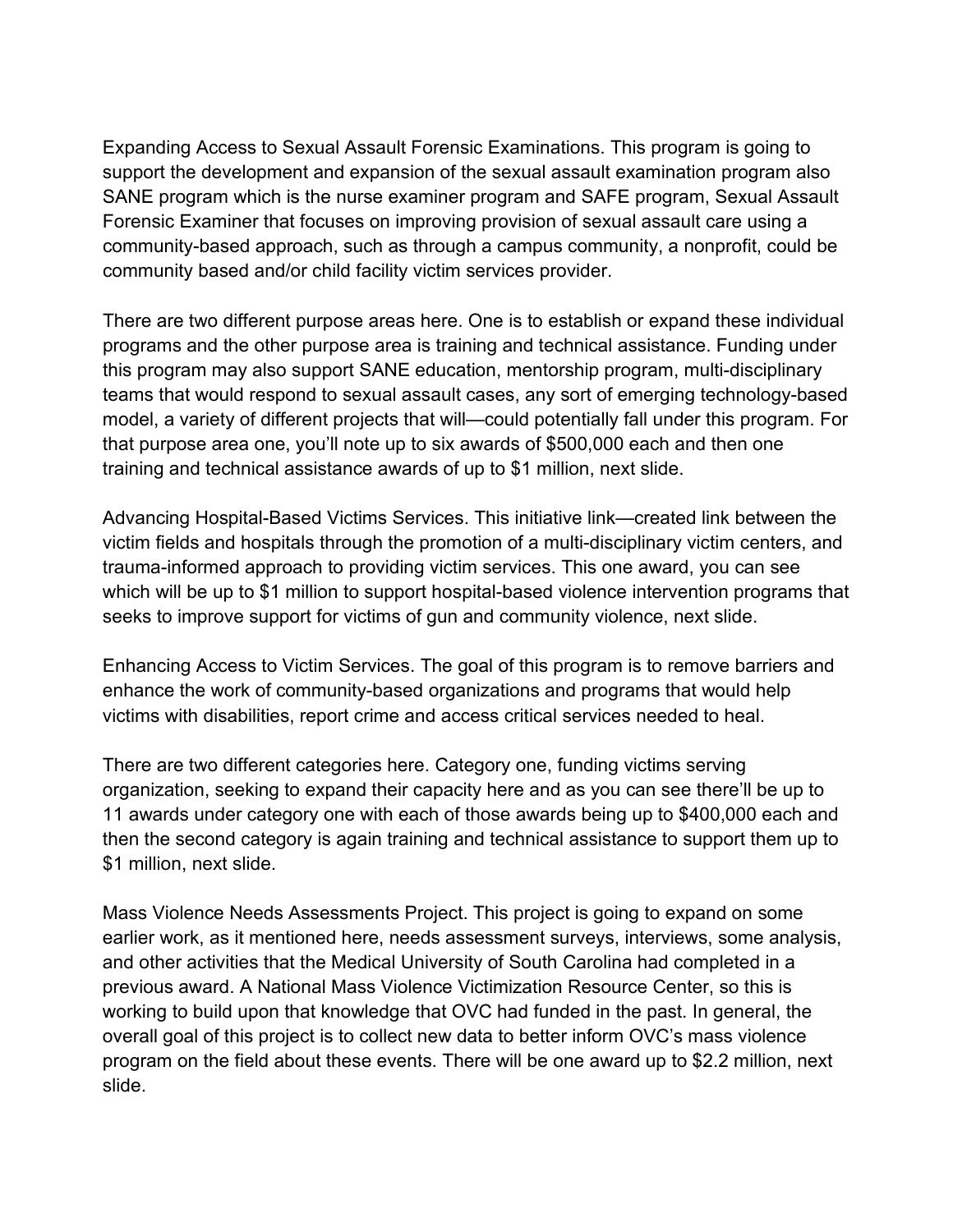This will be one award of up to \$400,000. National Crime Victims' Rights Week Resource Guide. So to be released in 2023 or the Crime Victims' Right is in April of 2023, so we are going to be offering a cooperative agreement to help us develop and produce a resource guide for crime victims advocacy field to help increase public awareness of crime victim issue nationwide during this week in April 2023. And also to work a little bit on preparations for the next year 2024 theme.

 asking you to tell us at the field, what you think is needed and necessary and this one is helping to identify some measures and implementing some level of an evaluation component and preparing a final report of this work. This will be one award for—up to \$1 million. Field-Generated Solicitations, I think these are always really exciting because we're increasing options and expanding access. This is to support programs that will develop or enhance a variety of promising practices models programs etcetera to build capacity of service providers to increase service options or expand access points for victims of crimes specifically in underrepresented communities. And again these are going to be field generated proposals that hopefully offer a variety of innovative solutions, in particular to increase service options. Applicants will be asked to state the problem they are aiming to solve and present that innovative solution that will generate new or promising practices for the field. For this particular program there is a research partner that will be involved with

 Implementation, Management, and Sustainment of the IMPRoVE project. So OVC as many of you know, I found in our earlier poll, a lot of you are past grantees, you've This will be one award for up to \$1.5 million, next slide. Measuring the Impact of Victim Services, also known as the improved project, received funding before, so you know that we regularly collect performance measure data across all of our grants and in 2019 the National Institute of Justice in partnership with OVC and OVW funded something called Measuring the Impact of Victim Services and that resulted in the development of a Victim Outcome Satisfaction Survey, so this program in particular is going to support the implementation and sustainment of that survey also referenced as VOSS. The implementation is going to focus on outreach distribution and training of the VOSS and its data collection platform to victim service providers across the country, so it's also going to include outreach to new victim service providers to increase the reach of this distribution and those that are willing and able to complete the survey.

 General's report. So what we're asking this fellow to do with—will be to work with us and Fellowship, the VOCA Victim Compensation Fellow. This program is going to fund a fellow to work within OVC's State Victim Resource Division. This fellow will work closely with members of that team and will follow recommendations in a Office of the Inspector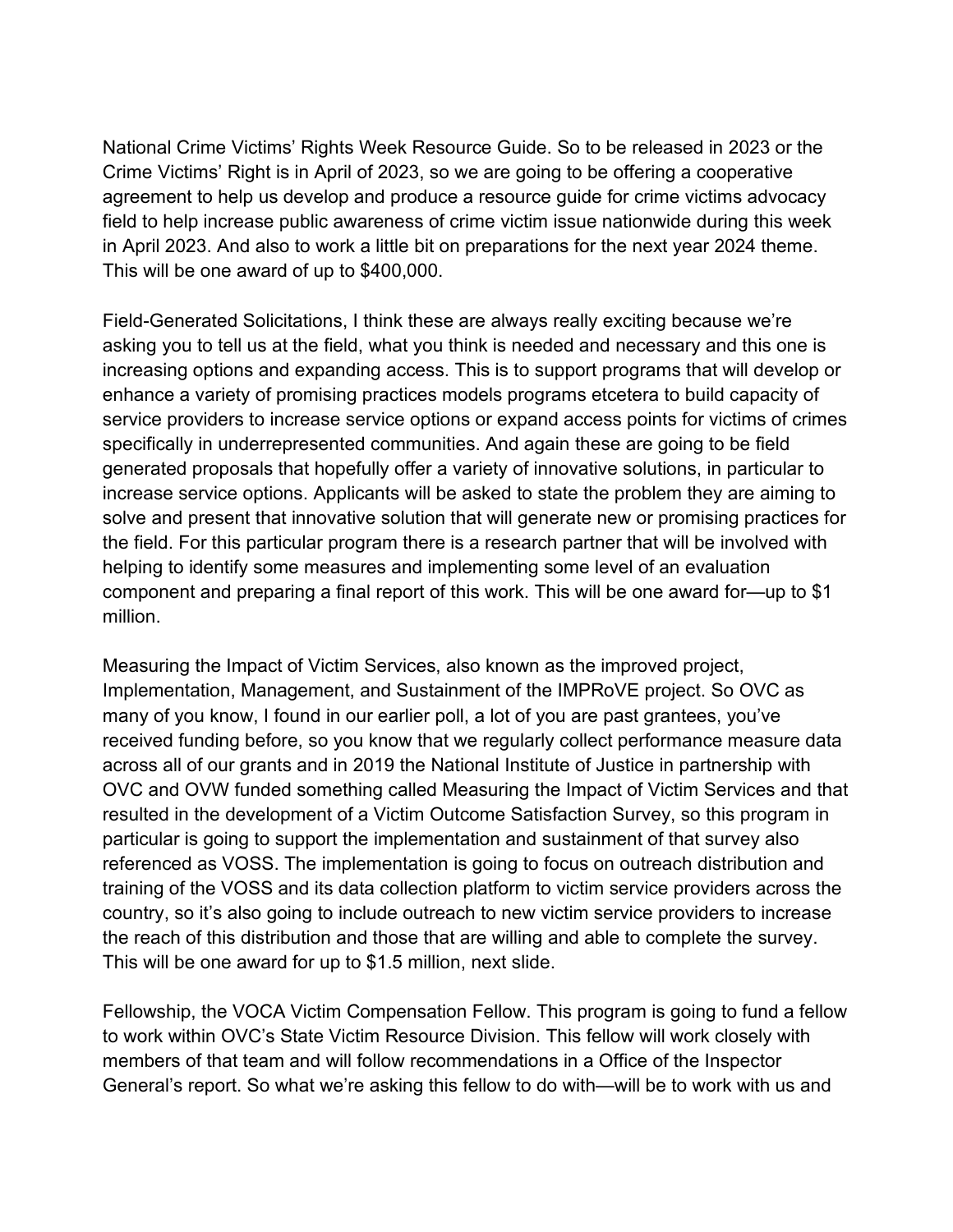help improve that coordination and communication. This will be one fellowship award up to \$400,000, next slide. Compensation Administrators to identify what we can be doing to better support state, in the administration of these programs and provide recommendations to OVC and OJP to

\$400,000, next slide.<br>Law Enforcement-Based Victim Services Technical Assistance Program. It's a competitive program that makes subawards to—for direct victim assistance services, to state, tribal, \$3.75 million. Here you can see law enforcement basic and service programs also has its previously funded website, so there's a lot of knowledge already here in this program. Next slide. and local law enforcement agencies and small, mid-size, and large jurisdiction, particularly focusing communities that have been affected by violence and improving care and services to these crime victims. This will be one cooperative award and it will be up to own acronym LEV or L-E-V, and there are currently as I mentioned a large community of

amount of \$750,000, next slide. Responding to Transgender Victims of Crime Toolkit. This one is really working to update and expand upon a previously released guide from 2014, so this will be one award in the

 have occurred. Some examples of this might be individuals or families of people who may specifically to victims of those who have been harmed, as a part of the Criminal Justice \$400,000, next slide. Resources for Victims of Criminal Justice System-Related Harm. This is going to be supporting entities to help them develop tools, resources, technical assistance in a variety of training that can help service providers respond to people who experience harm as a result—specifically as a result of the criminal justice system error or a failure that may have been injured or shot during a police encounter. Or people who maybe their rape kits were not tested, victims and survivors in exoneration cases. Justice-involved individuals who might have been experienced victimization while incarcerated. This is getting System or related to that.. This will be up to five awards, average amount of up to

 know from the poll as well, there was almost half, a good chunk of you that were on—or going to go through. And I did just want to point out as the slide notes, it's providing The next several slides are going to focus on our programs that support trafficking. And I that responded were interested in trafficking. This is just a snapshot of the eight that I'm funding for services as defined by the Trafficking Victims Protection Act. Here's that distinction versus the Crime Victims Fund. These programs are being funded through different legislations statutory authority as part of the TVPA, next slide.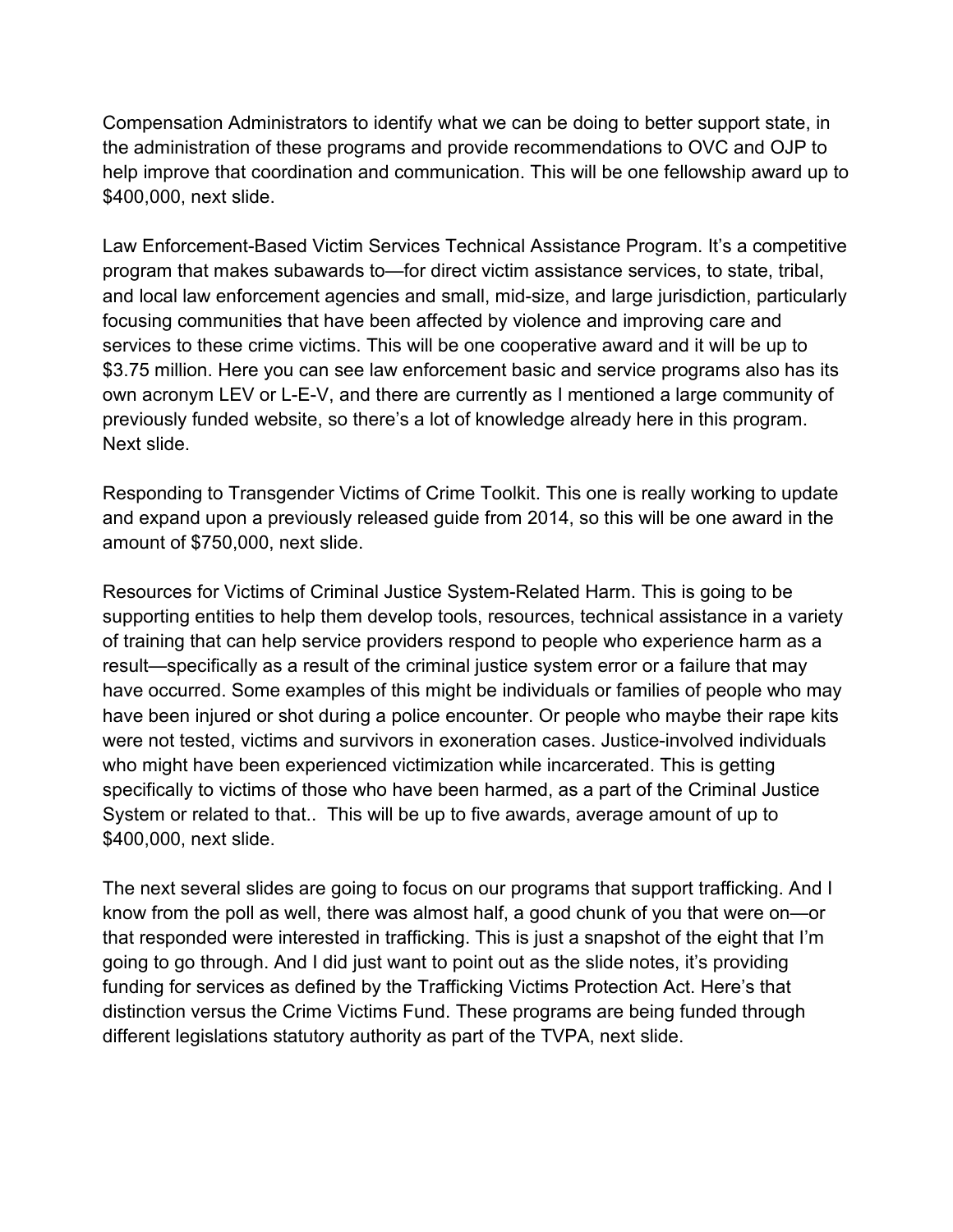different categories, which are focusing on a variety of aspects in supporting service trafficking. Purpose area one is developing capacity, purpose area two is maybe going to be, that we know of at this point. And the award amount for these varies, as you can see it can be from \$400,000, anywhere to \$950. It just depends on that purpose area, and the scope of work involved, next slide. The first one is Services for Victims of Human Trafficking, and it will be offered in three providers to better offer a wide array on access to services to victims of all forms of enhancing that scope of services, and purpose area three is very unique specialized services for human trafficking. There isn't a specific, exact number of awards that are

and the scope of work involved, next slide.<br>Housing Assistance Grants for Victims of Human Trafficking. This program, as it notes is include a variety of options such as emergency housing, transitional housing, short-term those will be up to \$800,000 each. That's a significant chunk of that \$15 million, next slide. going to provide funding for housing opportunities to victims of human trafficking, to housing assistance, we know that there is a huge need here. We're really glad that we can offer—hopefully offer this opportunity, we hope to make up to 18 awards, and each of

have been established or perhaps been a previous recipient of funding. Enhanced Collaborative Model Task Force to Combat Human Trafficking. This funding goes to support developing, expanding, or strengthening a multidisciplinary approach to fight human trafficking. And there are two categories here. Category one is the development of human trafficking task forces. So newer task forces those that are starting to form and category two which is existing human trafficking task forces, so those who

 because it is a joint application. So that slide says up to 30 awards which would actually be 15 task forces. Apologies for the typo here, because each task force gets two awards, a lead service provider and a lead law enforcement entity of which each can apply for up to \$750,000, next slide. Here, we hope to make up to 30 awards. With the average award amount individually being \$750 and this flotation in particular is a unique one and can be a little confusing

 services for girls who are at risk of—or are victims of sex trafficking. The goals of this program are to replicate and scale up prevention and early intervention programs for girls, agreement average amount is up to \$500,000 each, next slide. Preventing Trafficking of Girls. Here OVC is looking to support prevention and early intervention services and treatments. That includes mentoring and other direct support to implement or enhance efforts to identify and provide services to girls, and also the recipient of these awards will participate and provide annual peer-to-peer learning opportunities for the field as well. There's going to be up to four awards here, cooperative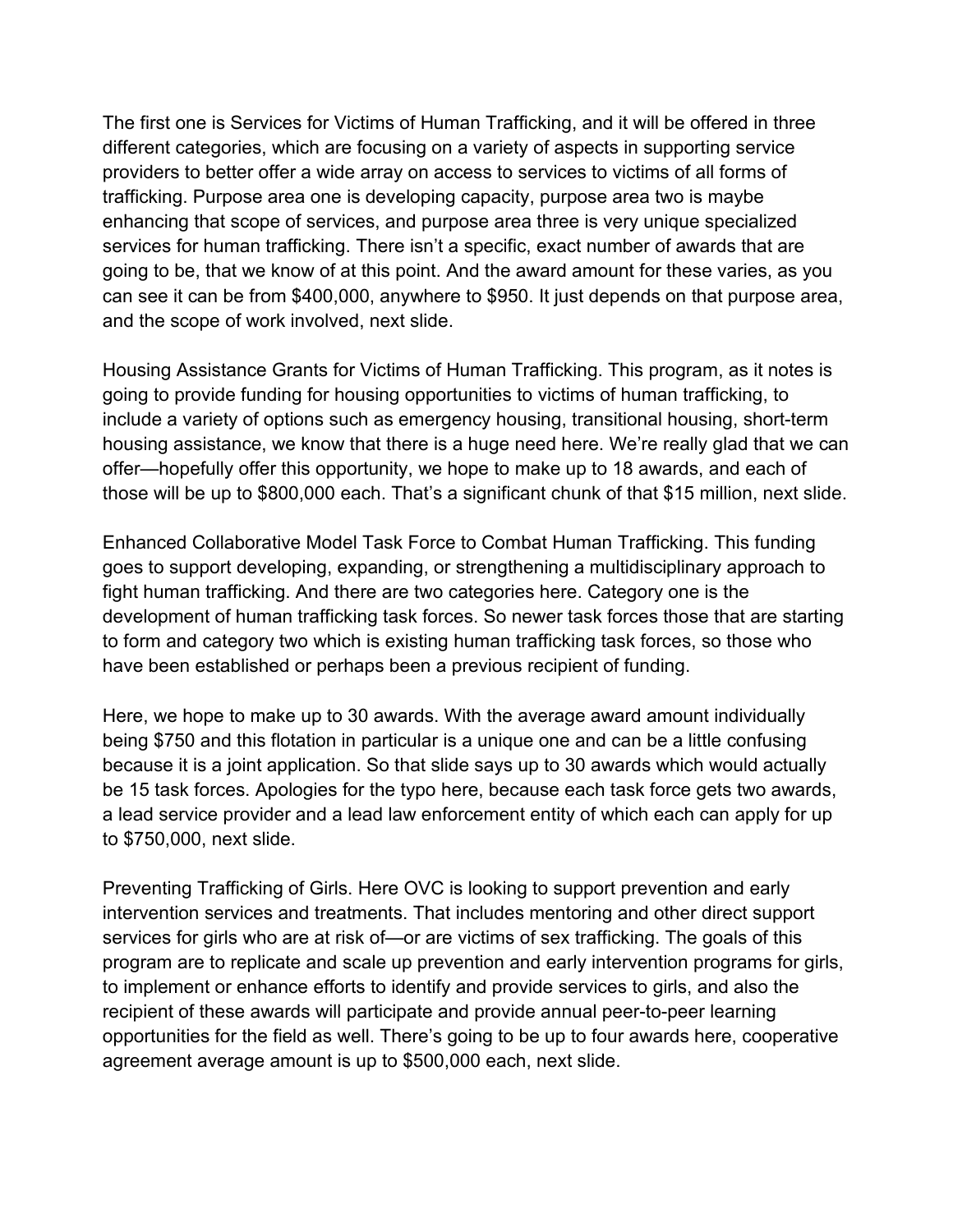Field-Generated Strategies to Address the Criminalization of Minor Victims of Sex Trafficking. This program is—the goal here is to end the criminalization of minor victims of sex trafficking, and to develop, expand, or strengthen service programs to support victim- award which is going to be up to \$1 million. Next slide. centered, trauma-informed, and evidence-based responses to minor victims of trafficking. Organizations funded under this program will provide services either directly or through partnerships that address the needs of minor victims of sex trafficking, through a continuum of care to help them heal. There are two—there's going to be—yeah, two categories here. Sorry, it's a little tricky on the slide. Ten awards there and category one, these are the actual sites, the organizations themselves who will be implementing these programs, and there'll be nine of those and then one training and technical assistance

 and quantity of services available to assist minor victims of labor trafficking by providing individualized needs of trafficking—young trafficking victims. Organizations funded under this program will provide services that minor victims of labor trafficking are often required awards here and up to \$600,000—\$655,000 for each of those awards. Next slide. Services to minor victims of labor trafficking, obviously, is designed to enhance the quality high-quality services that are developmentally-appropriate and tailored for the to, again, address their unique needs and will integrate their programming, again, with development—developmentally-appropriate and evidence-based practice. So up to three

 And improving outcomes for child and youth victims of trafficking. This is to help improve award. Next slide. Next slide. And I think I'll be handing it off to my colleague, Kristin, at statewide responses for child and youth victims of trafficking. And, again, here the focuses on that coordination at the state level and/or tribal jurisdiction level to basically create change across those systems. And there's two different categories here. The statewide or tribal jurisdiction response. There will be up to three awards here. Each of those is \$1.5 million. And the second, of course, will go to a training and technical assistance provider. One award there of up to \$1 million to help those selected sites be successful with that that point as well. I don't know if anyone's muted.

 survivors. Service providers. This is, again, one of the larger opportunities for training and technical assistance versus a direct services award. KRISTIN WESCHLER: Alissa, it's Kristin. So, yeah, the final solicitation that we're going to be offering under Human Trafficking Division is a specialized training and technical assistance opportunity, and OVC will fund really three specific projects under the solicitation. So, again, it's broken down into three purpose areas. The first one will focus on employment and economic empowerment. The second purpose area will be supporting survivor engagement in anti-trafficking programming. And the third purpose area, we'll look at developing standards of care for services—for trafficking—or, sorry, not trafficking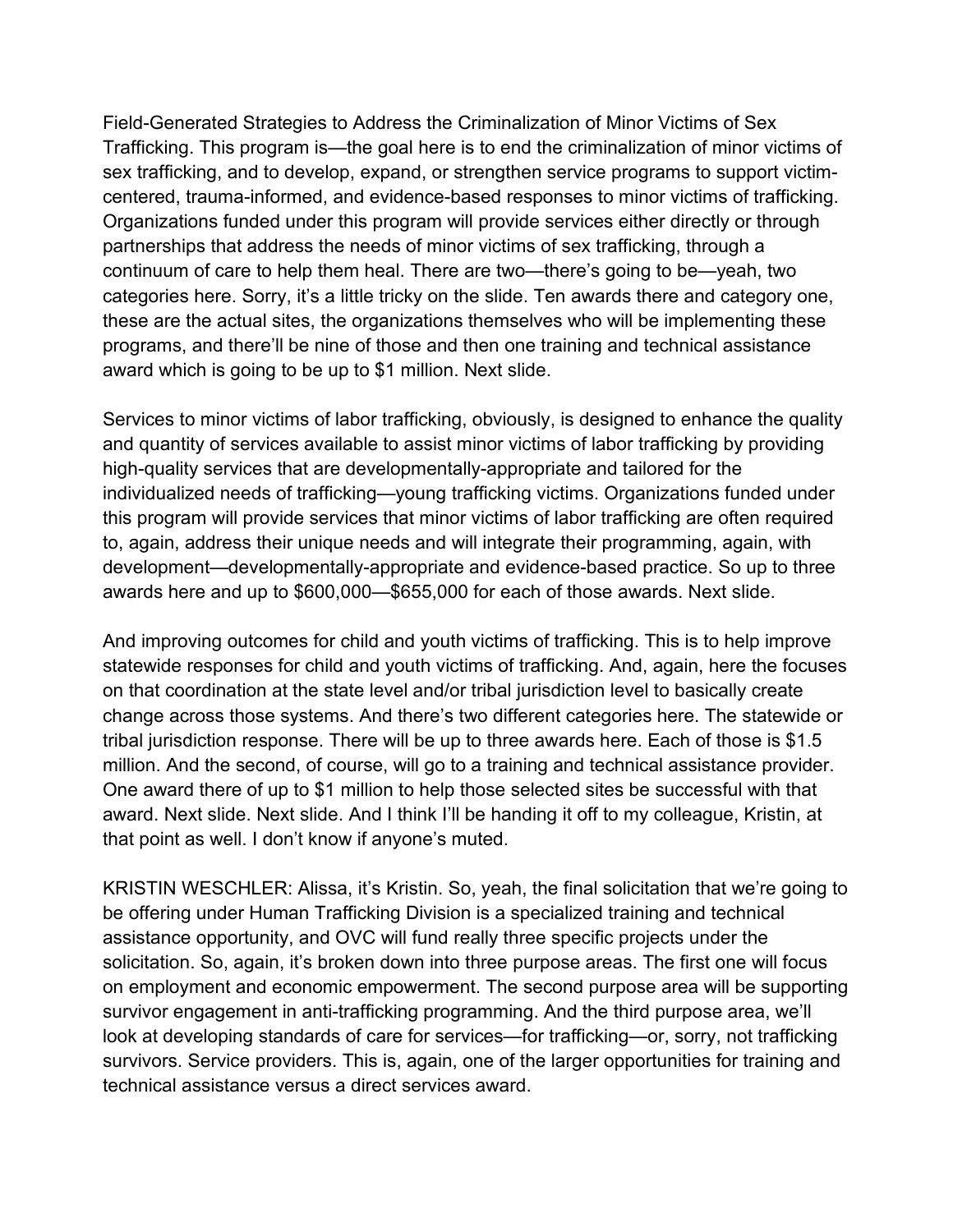upon the purpose area with a total of \$3.5 million being offered. There'll be three awards each will average between \$900,000 and \$1.2 million depending

 Your head might be spinning right now. You might have a little bit of whiplash. So, again, I little bit to some tribal-specific programs that will be made available this year. Note that the addressed today because it is a noncompetitive award. All right. Okay. So that gets through to human trafficking. We've covered about 24 opportunities thus far. We're about two-thirds of the way through. You'll see there's a wide diversity. just want to remind folks that the program plan will be posted publicly and that link is provided in the chat and we'll certainly provide it again at the end. I'm going to now pivot a Tribal Set-Aside Victim Services Formula Program is intentionally not going to be

 And this is a really large overarching program and contains several purpose areas that are managed by various DOJ components, such as cops, BJA, OJJDP, and OVW. This prosecution and investigation of child abuse cases. The first one is the Coordinated Tribal Assistance Solicitation, otherwise known as CTAS. specific purpose area, the Children's Justice Act, is specifically managed by OVC. So that's why we're highlighting it today. And the CJA is—focuses on improving the

 currently open. This solicitation is currently available. Under this purpose area, OVC will be providing funding to tribal communities to develop and operate programs that improve investigative, prosecutorial, and judicial practices to minimize the trauma to victims of child abuse and neglect. And the goals of the program are to, one, improve the handling of child abuse cases, particularly cases of child sexual abuse in a manner which limits additional trauma to the victim. And, two, improving the investigation and prosecution of cases of child abuse, particularly child sexual abuse. Planned awards will focus on trauma-informed, multidisciplinary approaches to the investigation, prosecution, and management of cases by improving coordination among tribal, state, and federal professionals. This program will make approximately—have approximately \$3 million available annually to drive the nonprofit tribal grantees to support this effort. Each program cycle for this solicitation is three years. And this solicitation is

 field to build an evidence base that is relevant for Alaskan native tribes. This will be one award with an estimated award amount of up to \$3 million. Our next tribal solicitation we're going to look at is Alaska Native Crime Victims' Center of Excellence. This is a pilot program. And what—funding will support the development of a multifaceted approach to engaging with the 231 federally-recognized tribes throughout the State of Alaska to identify gaps, promote best practices, and using experience from the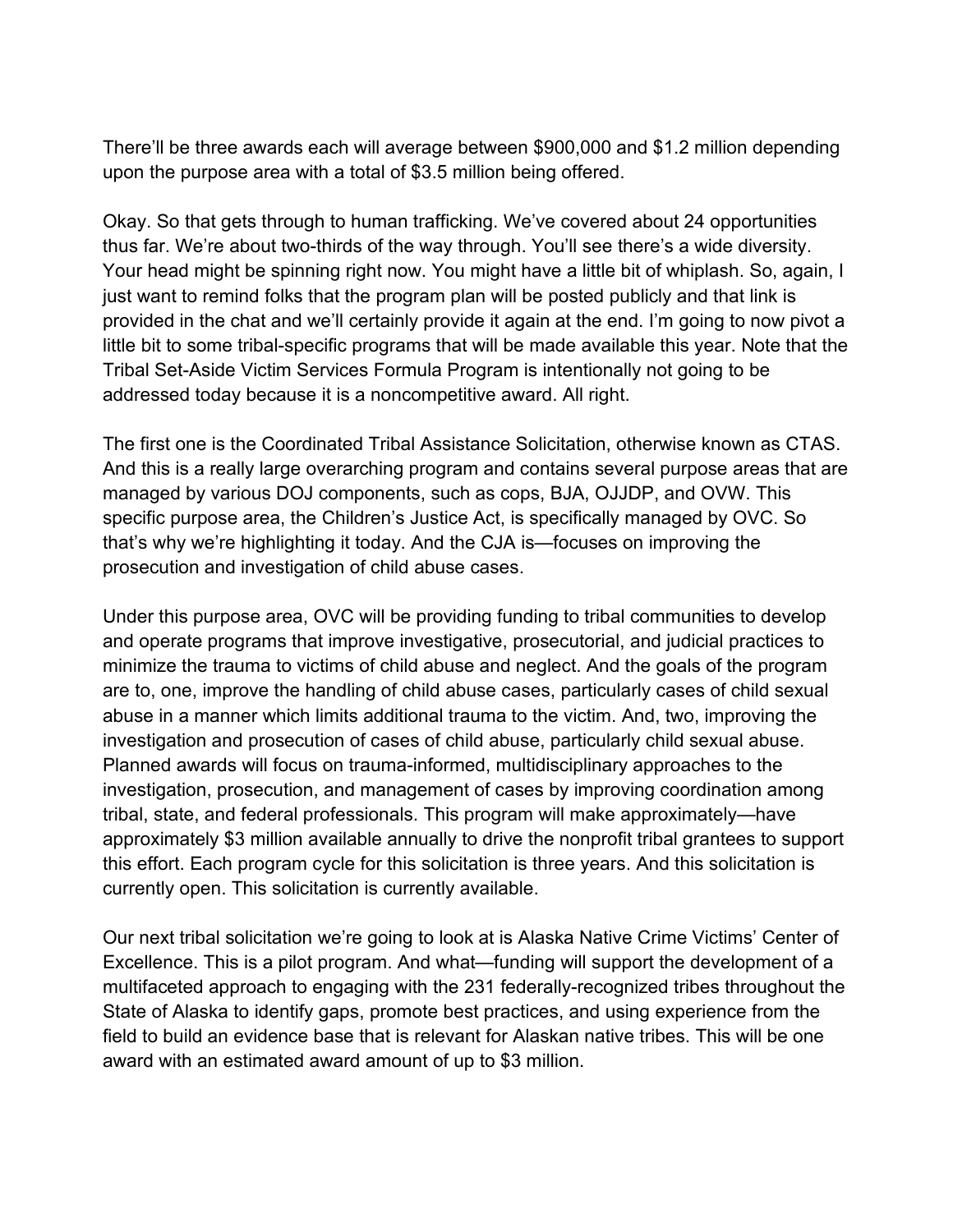program areas. The first one is called Protecting Futures, where we're looking at building capacity to serve children and youth impacted by America's drug crisis. The goal of this community site. Now, we're going to touch on children and youth crime victimization in the next three program is to support children, youth, and families who have been victimized due to America's drug crisis by expanding, enhancing, and formalizing innovative, field-generated projects tailored to meet the needs of children and youth crime victims and their nonoffending family members. The grantee will both manage a subaward program to competitively select up to 14 sub-recipient sites to implement the project, to serve and support crime victims and provide overall project management, technical assistance, and oversight to the selected community sites. This will be a three-year cooperative agreement up to \$2 million for a lead entity. Within that \$3 million, the entity would use up to \$750,000 to provide overall project management, technical assistance, and oversight to the

 across the country with awards ranging from \$50,000 to \$100,000, but those projects will only be for one or two years. This TTA award, again, three year but the engagement with approaches for children, youth, and families impacted by America's drug crisis. In partnership with OVC, the lead entity will competitively select the 14 community sites the community sites will be for one to two years. And the sub-recipients will work towards creating replicable crime victim services, including multidisciplinary community response

 demonstration initiative. In 2019, our office launched the demonstration initiative entitled That is the purpose of this solicitation. It will be for one award for up to \$116,925. And the plans, as well as overall theory of change and evaluation of the technical systems and learning exchange module that sit at the alliance level. All right. Next one is reducing child—I'm getting tongue-tied this afternoon. Reducing child fatalities and recurring child injuries caused by crime victimization. This proposal is to conduct an implementation study during the third year of a current award on child fatality Reducing Child Fatalities and Recurring Child Injuries Caused by Crime Victimization. This is already an existing demonstration initiative but it requires a national evaluation. study is to summarize the work done by five demonstration sites to reduce child fatalities due to neglect. The evaluation will be grounded in the theories of change developed by the demonstration sites during the planning year, the demonstration sites' own evaluation

learning exchange module that sit at the alliance level.<br>The next one for child and youth is entitled Safety Support and Services for Survivors of Sexual Abuse in Youth Detention. The purpose of this project is to develop a solicitation to support the development and enhancement of partnership between juvenile detention centers and community-based victim service providers with the goal of increasing access to outside support services for incarcerated juvenile survivors of sexual assault. So, here, you will see that, again, there are two categories. Again, one will be a larger training and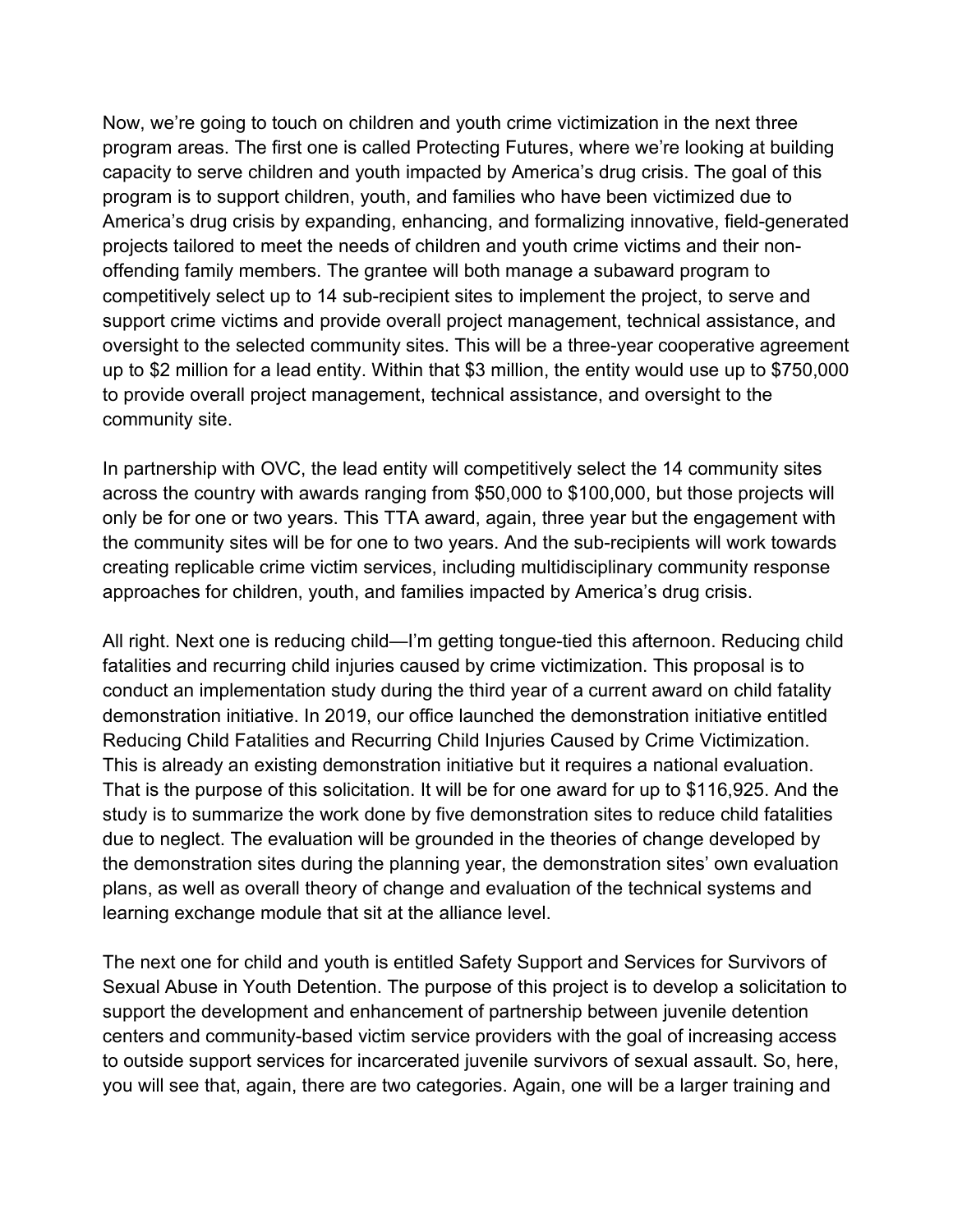technical assistance award and then there will be specific projects sites. The number of project sites for up to \$500,000. Okay. awards will be up to five with one being the TTA award for up to \$750,000 and the four

next? That is the quick summary of—again, that's just some of the solicitations that will be included or hoped to be included in the programs plan. As Jessica indicated, it is subject to change. It's not yet posted. But this is certainly what has been proposed. So what's

next?<br>Once you've applied, if you—for those of you who've already have awards, you know, complete. And this graphic kind of demonstrates all the different steps. I'm not going to go those notifications will be going out by December 31st of each fiscal year or calendar year. Okay. there can be quite some time between when you submit your application and when you are notified so the grant application review process can take up to nine months to into each one of those. You can look at it in the materials that will be posted. But, generally, we want to make you aware that award notifications are made by the end of the current fiscal federal year which is September 30th. And that OJP sends award notifications by email now through JustGrants, which is our new grant management database. And the individuals who are listed in the application as the application submitter and the authorizing official will be the ones receiving the notification. The email notification includes detailed instructions on how to access and view the award documents, as well as steps to take in JustGrants to start the award acceptance process. Unsuccessful applicants will automatically receive peer review comments with their notification. But if you do receive a grant award and wish to receive feedback about your application, please contact the point of contact listed in the solicitation. And for those who are unsuccessful,

 engagement could be. So what is OVC peer review? Every year, for all of our competitive service professionals who are either retired or currently providing services, as well as supporting victims of crime. So now some resources that we're going to highlight for you specific to peer review. This is a great opportunity to get an understanding of the process but also what your possible solicitations—OVC receives applications from all over the country and we are required to go through a peer review process that includes panels of criminal justice and victims practitioners to evaluate grant proposals based on the requirements outlined in each program solicitation. Peer review is the technical and program evaluation of grant applications by a group of subject matter experts qualified in a particular area related to

 be conducted either in person or online. The peer review process provides an objective OVC conducts peer review through an external or internal peer review process, which can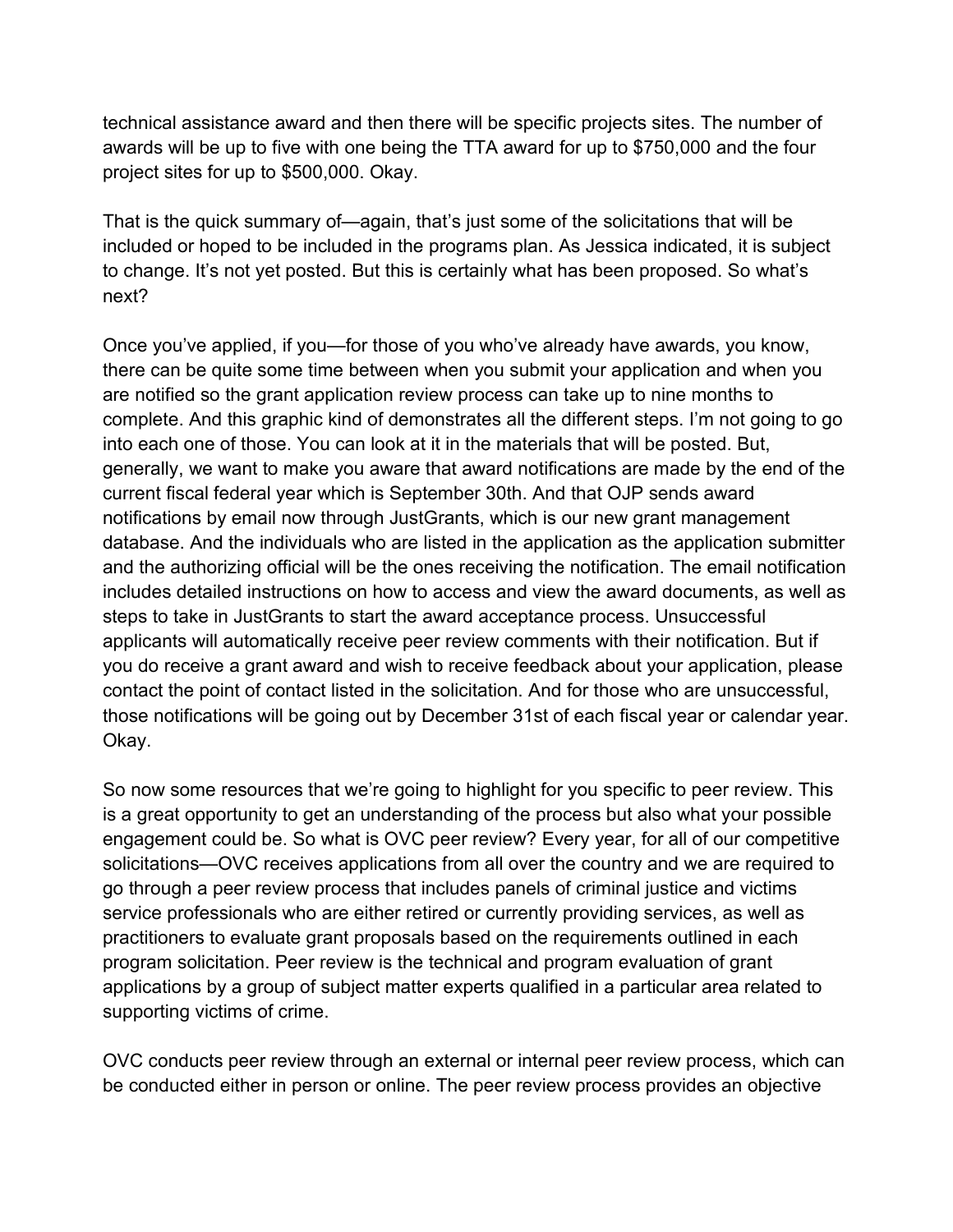identify strengths and areas of improvement of the application and write them for further and independent review of all applications received. Subject matter experts are required to consideration for funding. Then reviewers meet in panels to discuss strengths and areas of improvement to reach consensus on the merits of each application. Peer reviewer recommendations are advisory in nature. Peer review offers the opportunity to provide a valuable public service in advising our office on the strengths and areas of improvement of grant applications. Now, OVC peer reviewers are compensated for each application that is read and scored. And the experience of serving on a peer review panel provides you with further nonmonetary benefits in terms of professional experience and service, which we'll discuss on the next slide—or, actually, we're going to do a poll next, which I'm going to pass it over to Jessica.

 the best answer, yes, no, or that you have peer reviewed in the past but you're not being a peer reviewer. And just so you know, for peer reviewers, we are looking for new JESSICA ANDREW: Thanks, Kristin. We're going to give you all just a slight break and, again, just do a quick polling question to see who in the audience has peer reviewed for OVC in the past. The question is "Are you a current OVC peer reviewer?" So please select currently a reviewer. We'll give everyone a couple of seconds or so to input your information into the chat. Again, this is just to get an idea of if you have any experience and experienced reviewers, which Kristin is going to provide a little bit more information in a second. And it looks like most of you have responded so we're going to wrap up the polling question and give it about 10 seconds or so that you all can see the results. And this may take a little bit longer than expected. We'll have those polling results there on the side. And I will pass it back over to Kristin.

 interested. Fabulous. I love to see that. There's 232 of you that could potentially be new expertise and impartiality to their review process. This isn't just unique to OVC but also it could be OVW, OJJDP, or other OJP programs where you could serve in this capacity. KRISTIN WESCHLER: Thanks, Jessica. And—oh, wow. I'm excited to see no, but I'm peer reviewers for us. I'm going to talk about kind of what is a peer reviewer, again, and kind of the qualifications or experience that we're looking for. So, again, for—many federal agencies rely really heavily on volunteers from the academic community to provide

 challenges and best practices in serving victims of crime. For OVC, the vast majority of peer reviewers for our office are active partition—active practitioners or recent retirees from the justice system or victim service field profession. OVC does not use professional peer reviewers because it's our goal to have applications reviewed by individuals with up-to-date and on-the-ground knowledge of both the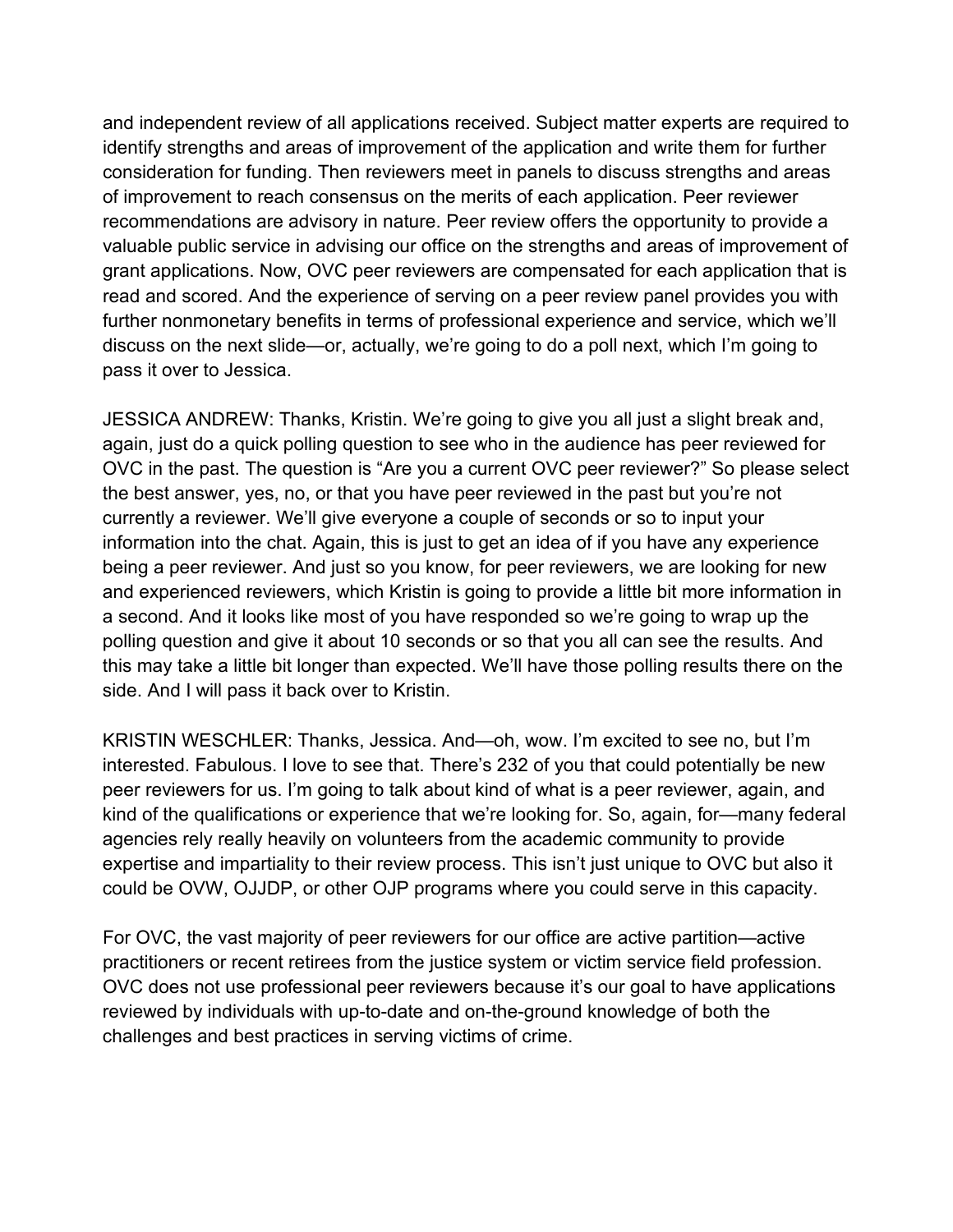representatives from victim service providing agencies, community-based and faith-based populations, communities of color, or LGBTQ. It can law enforcement, legal professionals. take annual leave or unpaid leave in order to serve as an OVC peer reviewer. I know experience and insight to us. The quality of the review process depends on the experience your funded research profile. Potential peer reviewers may include victim advocates, judges, prosecutors, organizations such as those that are providing housing assistance or serving underserved As you can see, it really is very broad, just like our solicitations are broad. What we're looking for are individuals with experience who are really connected to the field. We may also seek reviewers with substantial knowledge in working with tribal communities, other culturally-specific populations, college or university community—communities, rural areas, urban areas, those working with disabilities or people over the age of 50. We maintain a database of potential peer reviewers, including their specific expertise relevant to each grant program. It is important to note, however, that if you are a current OVC grantee whose salary is currently funded a hundred percent under one of our grants, that you must there's been some questions about, yeah, multiple awards or anything, so in regards to peer reviewer, we just want to make sure that you're aware of that if your position is funded at a hundred percent. So why become a peer reviewer? So, again, we really look to the field to bring your expertise to the review process. Alissa and I are stuck in an office, and Jessica, more often than we like to, so we really rely on the field to bring your and expertise of our reviewers. And reviewers who understand sustainable victim service programs recognizes and funds projects that advance the goals of the program. And participating in a peer reviewer is an excellent way to gain experience to grow and sustain

 10-day, two-week period. It could range up to 12 or 15 applications per panel. It really sufficient time to carefully read, evaluate, and score each application. All the reviewers are interest. For most programs, peer reviewers will have one week to read and score their complete your individual review of the applications, the second week consists of coming So, what is the time commitment? Peer review normally starts around mid-February but can go through June of each year. It's really dependent upon how our solicitations are released every year. You can estimate about reviewing 10 applications per panel over a depends on the number of applications received. And it's really important to allocate given a rating form which provides detailed directives—detail—or sorry. Detailed writing form which are detailed and directly related to the scoring criteria for that solicitation. Additionally, reviewers should not use personal opinions or outside information to score applications. We do assessments at the beginning to also see if there's any conflict of assigned applications with available guidance and supervision of OVC staff. Once you together as a peer review panel where you will try to come to consensus of the scoring of each of those individual applications. The peer review panels will convene and discuss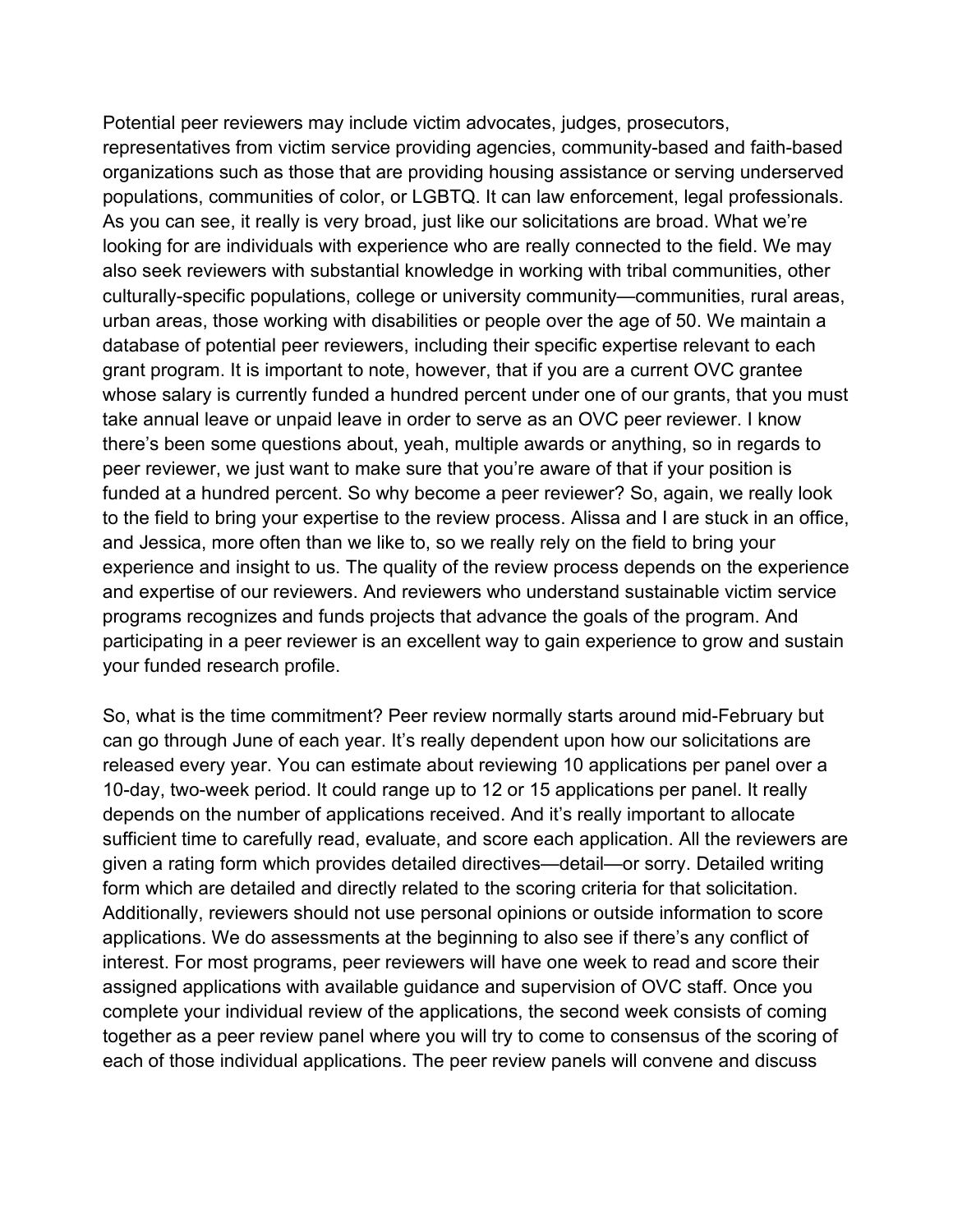improvement during the consensus discussion. each application reviewed and scored in order to provide strengths and areas of

 assigned to that panel. So, this is a great opportunity for first-time reviewers to become that. In addition, these programs will ask reviewers to discuss one or two initial applications at the beginning of rating week in order to identify any challenges with the scoring forum and to ensure that the panel members all understand the process. This also provides peer reviewers and OVC staff with the opportunity to see the reviewing styles of all members of the panel and to estimate how long the panel will take to discuss all of the applications familiar with the review process, and we are here as OVC staff to support you through

 provide their expertise and help us expand our peer review database. If you're interested, advance if you're able to support us in this capacity. We routinely expand our database continue to support to our funding opportunities. Okay. To apply to become an OVC peer reviewer. We're always looking for new reviewers to please dust off your resume, take a look at the information here, and provide an up-todate resume or CV to the email address that you see here on the screen. When you do submit that, we ask that you please put peer reviewer candidate resume in the subject line so it's very clear what the intent and purpose is of your email. We want to thank you in and really look to expand our expertise and knowledge in the evolving areas that we

Now, another set of resources we're going to talk about once we finish another poll question for Jessica.

 understanding about your experience with applying for OVC awards. If you wouldn't mind just letting us know will this be your first time applying? Has your agency applied for at And we'll give it about another 15 seconds or so. So, again, we're wanting to know what your experience is with applying for OVC awards. All right. We're going to close the poll. JESSICA ANDREW: Thanks, Kristin. So now we just want to have a little bit of an least one OVC award or has your agency applied for multiple awards or is this going to be the first time? If you could submit your answer into the polling question box and hit submit. Looks like everyone has responded for the most part. And for the sake of time, I know that we have about 15 minutes left in our webinar, we're going to move forward to the next slide and proceed and provide a little bit of information about the various resources that we have to help you throughout the application process. So, Kristin, back to you.

KRISTIN WESCHLER: Right. Thanks, Jessica. So, yeah, this last section, we're just going to look at maybe some sites or things you can do to prepare if you're considering federal funding. So the first is if you have not heard of SAM.gov, you need to become familiar with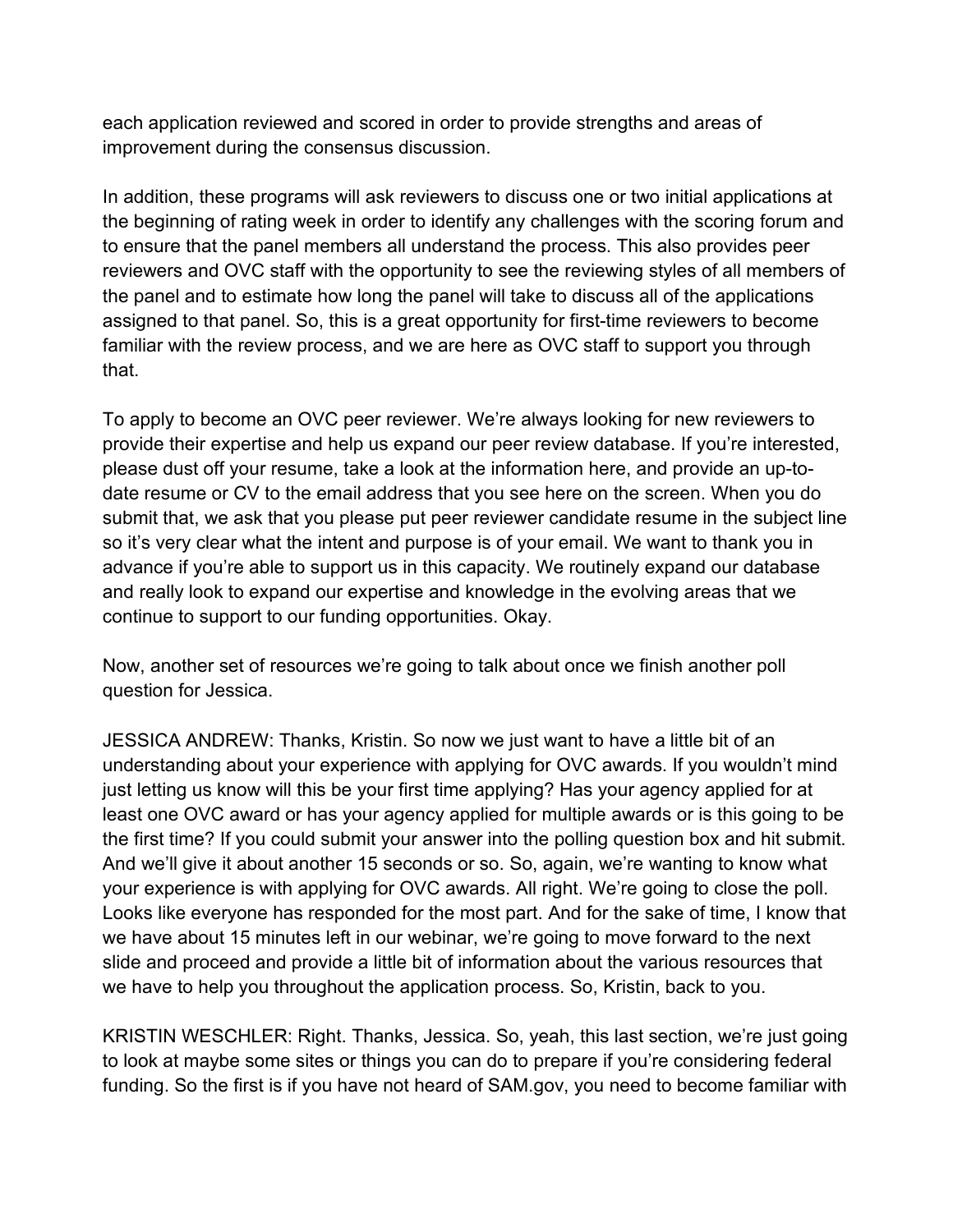SAM.gov. This is really the U.S. government system for award management, and you is no fee or charge to register, but this is a very quick, simple step, and it's actually slide. have to register on this site in order to receive grants from the U.S. government. So there required if you ever think you're going to apply for federal funding. So it's literally the website, SAM.gov, and then it'll walk you through the steps to get yourself registered. Next

slide.<br>So this is some information about the DOJ application submission process. So, as I noted opportunity in [Grants.gov](https://Grants.gov) with DOJ, then you will submit what we call an SF-424 and an connected and talk to one another. earlier, we are now submitting applications in our JustGrants app—database, but it really begins in [Grants.gov](https://Grants.gov). Again, another platform. So you're going to get to know SAM.gov and then you're going to get to know [Grants.gov.](https://Grants.gov) And once you have located a funding SF-LLL in [Grants.gov](https://Grants.gov). That basically tells you—it's a lobbying form, and then just the SF-424, some general information about your application. If you're applying for funding—that doesn't apply to us, so I'm not going to report on that. Most of your application is entered in JustGrants though. Outside of those two forms, then all the rest of your application will be submitted in JustGrants, and your entity information is populated based on entries made in SAM.gov and used in [Grants.gov](https://Grants.gov). So it's very important to make sure that your information is accurate in both SAM.gov and [Grants.gov](https://Grants.gov) because all of these systems are

 to try and submit your application at least 72 hours prior to the deadline to provide you technical difficulties. Next slide. You will have two application submission deadlines noted in every single OVC solicitation. One of the application deadlines will be for [Grants.gov](https://Grants.gov) to submit those two initial forms and then you will have a second deadline for JustGrants where the rest of your application will be submitted. It's highly recommended that you check the due date in [Grants.gov](https://Grants.gov) and with enough time to correct any errors and resubmit if necessary, especially if you have

I might need to have Jessica or Alissa step in. My screen is frozen and I have a technical glitch right now.

 in [Grants.gov](https://Grants.gov) too, because, again, it is a two-step process. Next slide. ALISSA HUNTOON: As Kristin was talking about, all the systems that you're going to become really good friends with, and to include [Grants.gov](https://Grants.gov). Here, this is just some tips in terms of submitting that application. And [Grants.gov](https://Grants.gov) here. Like it says, this is where across the federal government, right? There's multiple federal funding opportunities that are going to be there and it talks—it walks you through a variety of steps in that in terms of registering, who has what role or what—needs what role, how to search, and how to apply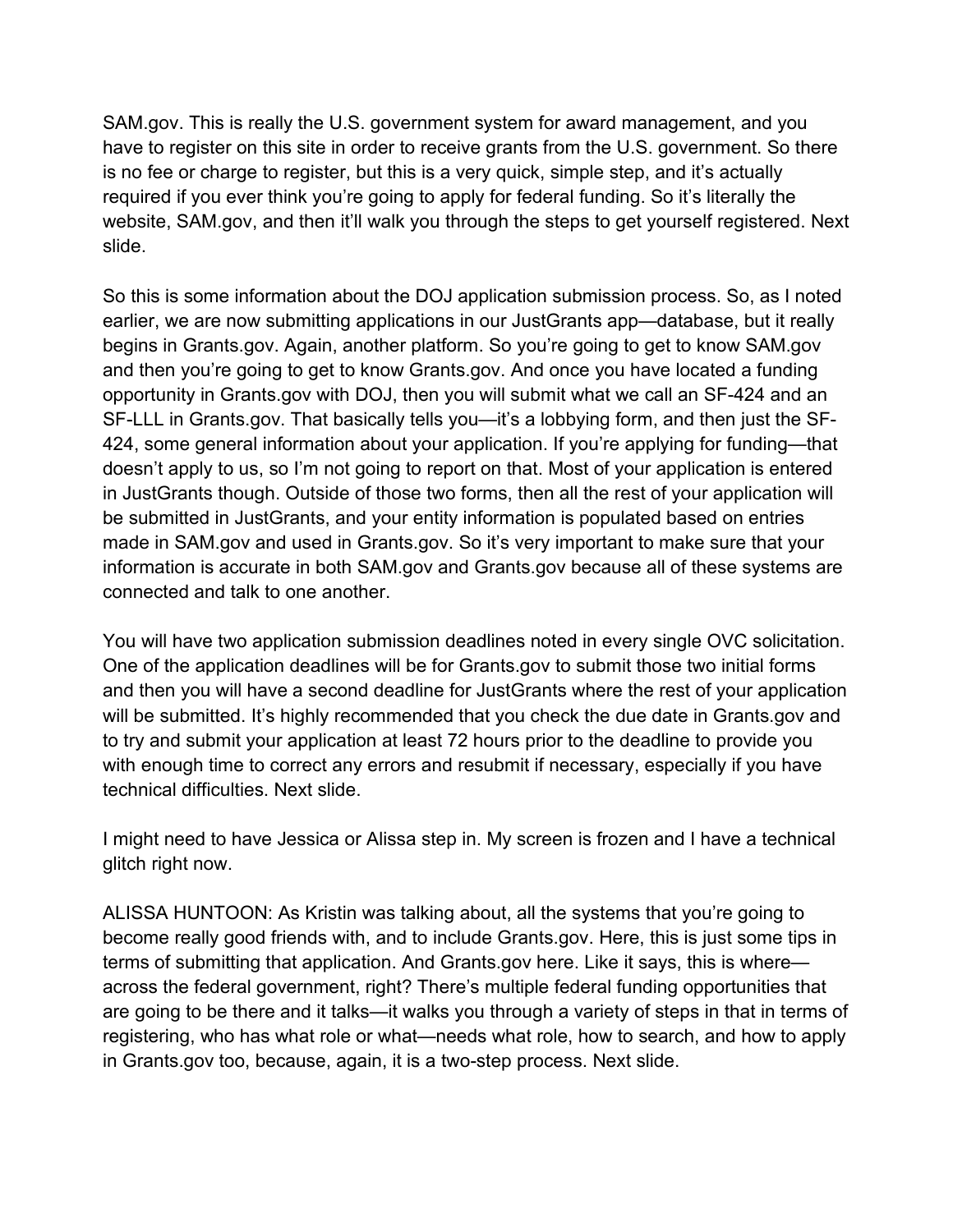For those who might already have funding from OJP, or the COPS Office, or the Office of Violence Against Women, you know that our grants management system, it's called friendly, a variety of formats, job aids, training videos, trying to provide snapshots and that you're trying to do. There's an entity user experience. There's some training and now and doing it early before most of these solicitations post. Next slide. JustGrants, so—and that is the system by which you will also be submitting applications. And here are some helpful resources for you. The website and some of the links are also being added to the chat. I can't recommend or refer you enough to the JustGrants website. I go there frequently myself. A lot of the training materials are really helpful, userbites of information that are really helpful to you based on the specific action or activity reference materials there, as well as one specific to submitting applications. And that user role guide is really important too because with that system, only certain people have the authority to do certain things, so—as an application submitter or as an entity administrator. So there are those different roles. So spend some time reviewing that and understanding what those different users are and who has the ability to do what, and, again, doing this

 multiple dates there for the four key topics. And this slide also gives you some helpful have an existing award, if you're just curious if you were to receive an award, what does funding," now what? So those are really helpful and being held on Mondays. Tuesdays, or you're applying for a federal award, how do you navigate through the system? How do through JustGrants about how to actually accept that award. Next slide. A variety of upcoming training sessions, specifically on JustGrants. You can see there's information in terms of who is that key audience. So that first one—hopefully it's helpful. It's by the day. On Monday's, there's information about post-award management. If you that mean? You know, you apply and then we say, "Hey, we'd love to give you this we have entity management, which is you as the entity, you've got this federal award now you assign things? How do you take certain actions? So that's really a critical one as well. Wednesday is application mechanics, which may be of the most interest to the crowd here today at this time. The last, on Thursday, is award acceptance. So, again, you apply, you go through that whole process, and then hopefully you're successful and you get a notification saying, "We're offering you this award." There's a process by which you're going to want to review that information and officially accept that award in the system. So on Thursdays there, starting at the end of February through March, there's training

 program office within the Office of Justice Programs. We have multiple other funding referenced [Grants.gov.](https://Grants.gov) A lot of people want to know who receives the award. So after you More resources to find out about other funding opportunities. You know, OVC is just one opportunities. So there is a link to the Application Resource Guide, which provides just more helpful information, right, about how to submit a grant application. We've already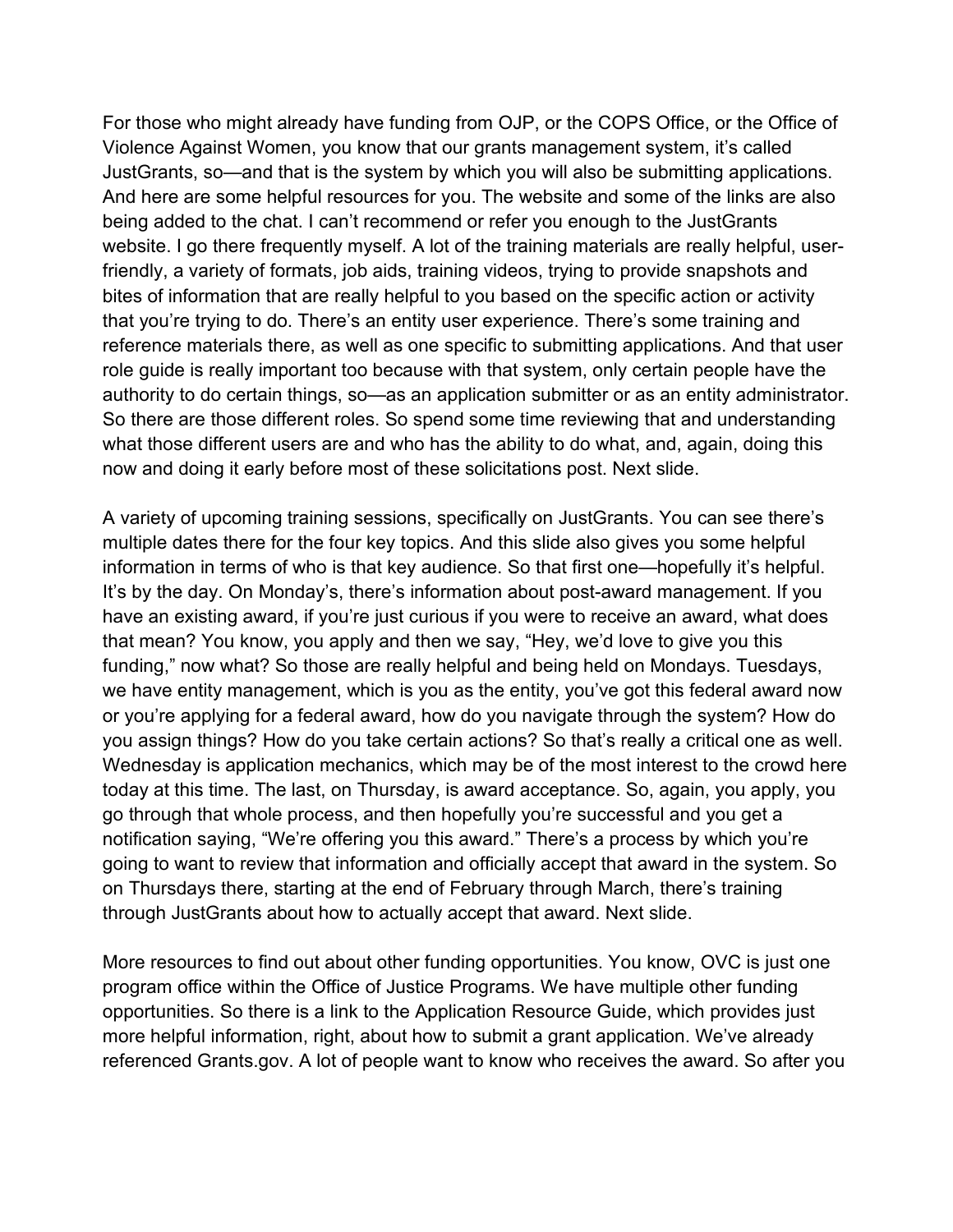go through the process and you're curious who received awards, we do list all of that information online. How soon or how quickly that comes after awards are made can vary.

 of a variety of programs that have gone through sort of a rigorous process of been set up and how were they successful, CrimeSolutions may be of interest to you if you want to do some research and gather some information. Next slide. If you don't know, OJP processes thousands and thousands and thousands of awards every year, so—and then the [CrimeSolutions.gov](https://CrimeSolutions.gov) website, which is really interesting if you're looking—even outside of the application process. Here, it's kind of a clearing house understanding what was the outcome and what was the impact of that program from a variety of different criminal justice issues. So if you're curious how other programs have

 materials and things that you'll need to have in place in order to successfully submit that what system do you need to register numbers for or do you need to get a signature from a forms and worksheets. And then, again, when you're successful and you're offered an award and begin to manage that. And, Kristin, I'm just checking in. Feel free to holler. The next one is more resources around specifically submitting that application. And its breaking it down, there's two different ones from OJP specifically. That resource guide. Again, sort of what are all the application. I would look at that early and often so you know and—well in advance kind of certain city official or not—our county official, what are all the things that you need to have in order to submit that application. And then there's another OJP funding resource center that just generally talks about here are the open announcements that we have, various award, what are some of those critical instructions right away to help you accept that

 an award agrees to comply with and follow all of the rules and regulations that affect more easily searchable as well. Next slide. Jessica. And there is also the very important DOJ Grants Financial Guide. So anyone who receives managing a federal award, specifically with OJP. So many of you are probably very familiar with that already. And it's online. They also have it as a PDF version so it can be

 JESSICA ANDREW: Thank you, Alissa. Our next polling question is going to talk about application requirements and the solicitation checklist? what you would like more information about? In the polling question, please let us know and click all that apply, would you like more information about the registration process and how to use JustGrants, how to draft a narrative and a timeline, information about the Budget Detail Worksheet, Budget Narrative, or would you also like information on the

 it another 10 seconds or so. All right. Great. We're going to wrap up that polling question. Again, this is to help us gauge additional training opportunities in the future. And we'll give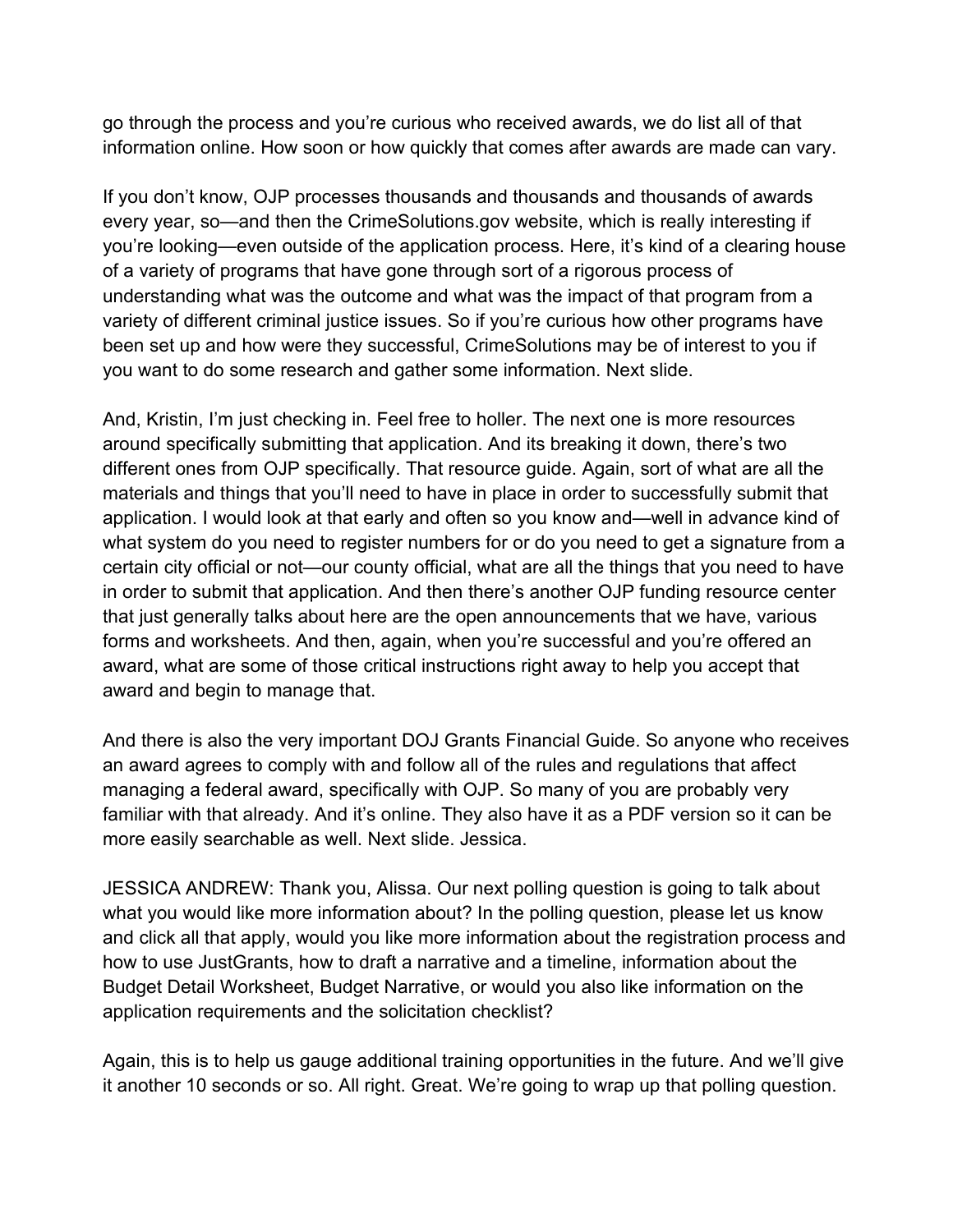should be wrapping up here at 4:30. And, Alissa, I'll give you a little bit of a breather and I can round out the rest of the slides. We have about five minutes left for our presentation, just to give everyone a heads-up. We

 so, find us on Facebook, check us out on Twitter, and see the various videos that we have coming. On the next slide, we have how to stay connected with OVC. If you haven't already done on YouTube, like the one that you saw earlier in the presentation. On the next slide, again, staying connected with us. Sign up to hear about the new funding opportunities that will be available through OVC, and the best way to do that is to sign up for our announcements. We will insert that link in the chat so that you have the opportunity to hear what's new and

victim's right. On the next slide, so National Crime Victim's Rights Week will become commemorated April 24th through the 30th of this year. So please join OVC in raising awareness for the victim's rights and services by celebrating the progress that's been achieved in honoring the victims and the professionals who, of course, serve them, just like yourself. So feel free to use the artwork to help inspire your community and, again, raise awareness for

victim's right.<br>On this next slide, this is, again, just a reminder that if you missed one of our sessions, no worries whatsoever, a recording of the webinar and a PowerPoint material is going to be posted on the OVC website in about 10 to 15 business days.

 is what type of TA would your victim service program benefit from? And you may select all feel free to write that into the chat. And, last, we have our final polling question, and this is, again, just to gauge what kind what kind of training and technical assistance and additional trainings that we can provide. So OVC provides training and technical assistance to all OVC grantees. And the question that apply. Is it assistance with the federal or—I'm sorry. The financial grant requirements, programmatic requirements, expanding knowledge about victim service issues and victimization, program staff sustainability, or is there something else? And if so, please

 get that polling question just about another 10 seconds or so. Thank you all so very much for inputting your information. Perfect. And now we're going to close the slide—or I'm sorry. Close the polling question. And for the sake of time, we're just going to post those So, again, just trying to gauge what type of TA that we can provide in the future. And we'll results on the side. And to wrap us up on just some considerations and tips for you all, so when you do receive—when the funding opportunities are announced and you find a solicitation, definitely check to see if you are eligible to apply, if there's cost share